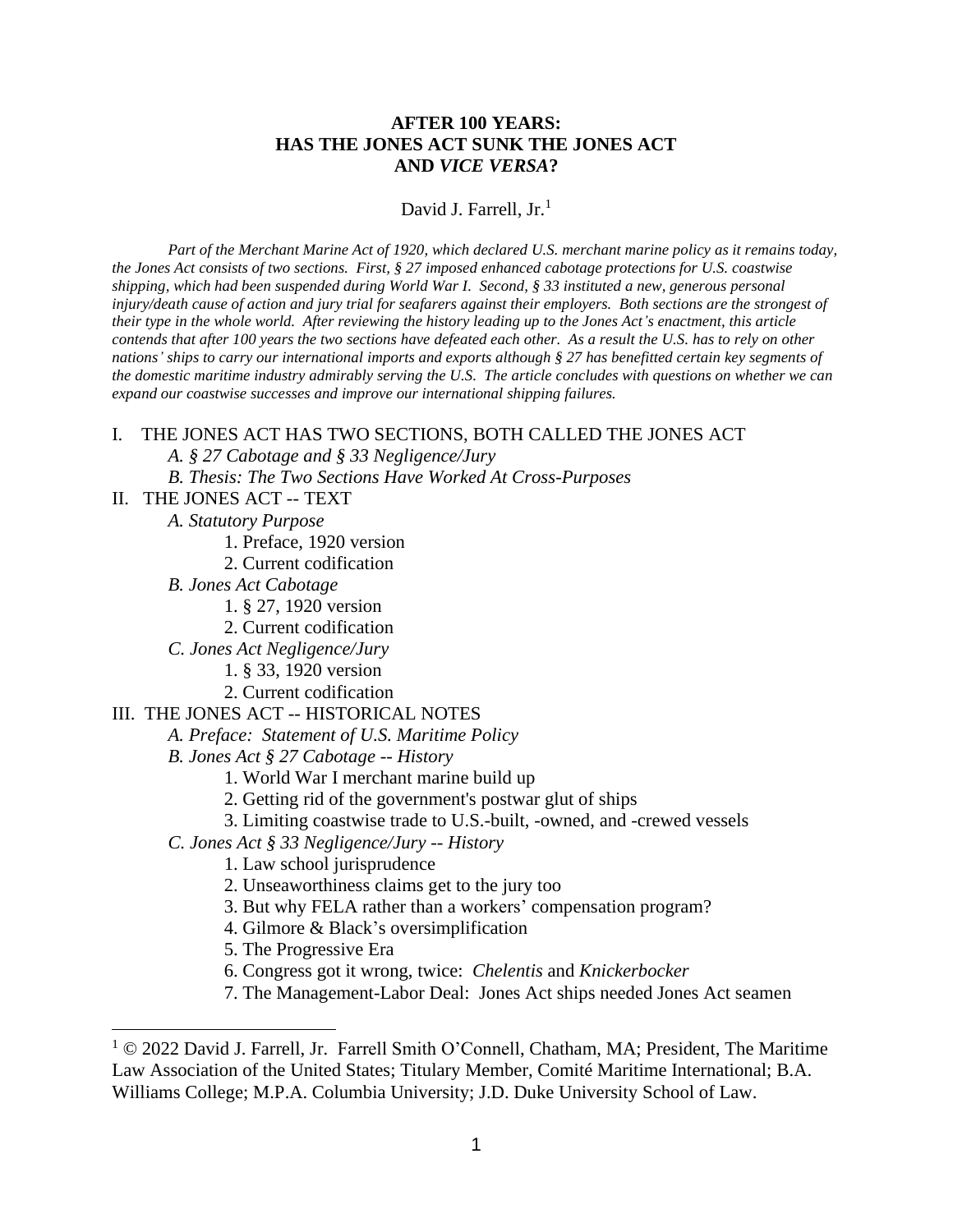8. Railroad crossings

## IV. HAS THE JONES ACT ACCOMPLISHED ITS GOALS?

*A. Not When Each Jones Act Section Deflates the Other*

- 1. Jones Act cabotage decreases Jones Act seafarers
- 2. Jones Act negligence/jury suits deter investment in U.S. shipping
- 3. And both sections have failed to sustain a foreign trade U.S. merchant fleet
- *B. Jones Act Beneficiaries*
	- 1. Routes to the Overseas U.S.
	- 2. Coastal and inland towing, etc.
	- 3. Offshore oil and gas
	- 4. Offshore wind arises as a Jones Act industry, with a *Knickerbocker* caution

V. CONCLUSION

## I. THE JONES ACT HAS TWO SECTIONS, BOTH CALLED THE JONES ACT

We gather at this Tulane Admiralty Law Institute to assess the century old Jones Act, part of the Merchant Marine Act of 1920.<sup>2</sup>

## *A. § 27 Cabotage and § 33 Negligence/Jury*

The Jones Act consists of two main sections which remain in force.<sup>3</sup> First,  $\S 27<sup>4</sup>$  imposed enhanced cabotage<sup>5</sup> protections to promote the U.S. domestic shipping industry by allowing only

<sup>4</sup> Now codified at 46 U.S.C. § 55102 (2006), quoted in II.B.2, *infra*.

<sup>5</sup> "A nautical term from the Spanish, denoting strictly navigation from cape to cape along the coast without going out into the open sea. In International Law, cabotage is identified with *coasting-trade* so that it means navigating and trading along the coast between the ports thereof," *Black's Law Dictionary* (5 th ed. 1979), or from the French, *caboter*, to sail along a coast, *see* [https://www.merriam-webster.com/dictionary/cabotage.](https://www.merriam-webster.com/dictionary/cabotage) Jones Act § 27 was not the first U.S. law limiting trade along our coasts to domestic ships, which started in 1789, *see*, *e.g.*, Salvatore R. Mercogliano, *A Century of the Jones Act*, Sea History at 14 (Winter 2019-20) ("preference of domestic over foreign ships in our coastwise trade were a bedrock of the early national government") [hereafter Mercogliano]; Andrew Gibson & Arthur Donovan, *The Abandoned Ocean: A History of United States Maritime Policy* at 4, 23, 40-41 (University of South Carolina

<sup>2</sup> Pub. L. No. 66-261, Ch. 250, 41 Stat. 988 (1920); its § 27 and § 33 are quoted in II, *infra*.

<sup>&</sup>lt;sup>3</sup> The Merchant Marine Act of 1920 had several sections which do not seem to have ever been called the Jones Act -- or at least not recently. For instance, a group of sections dealt with the creation of a new shipping board. A mutual P&I insurance program was authorized by § 29, *see* Richard Blodgett, *The American Club: A Centennial Histo*ry at 30 (CorporateHistory.net LLC 2016) [hereafter Blodgett]. And § 30 was to become "known as the Ship Mortgage Act of 1920," Grant Gilmore & Charles L. Black, Jr., *The Law of Admiralty* § 9-48 at 691 n.235 and accompanying text (2d ed. 1975) [hereafter Gilmore & Black].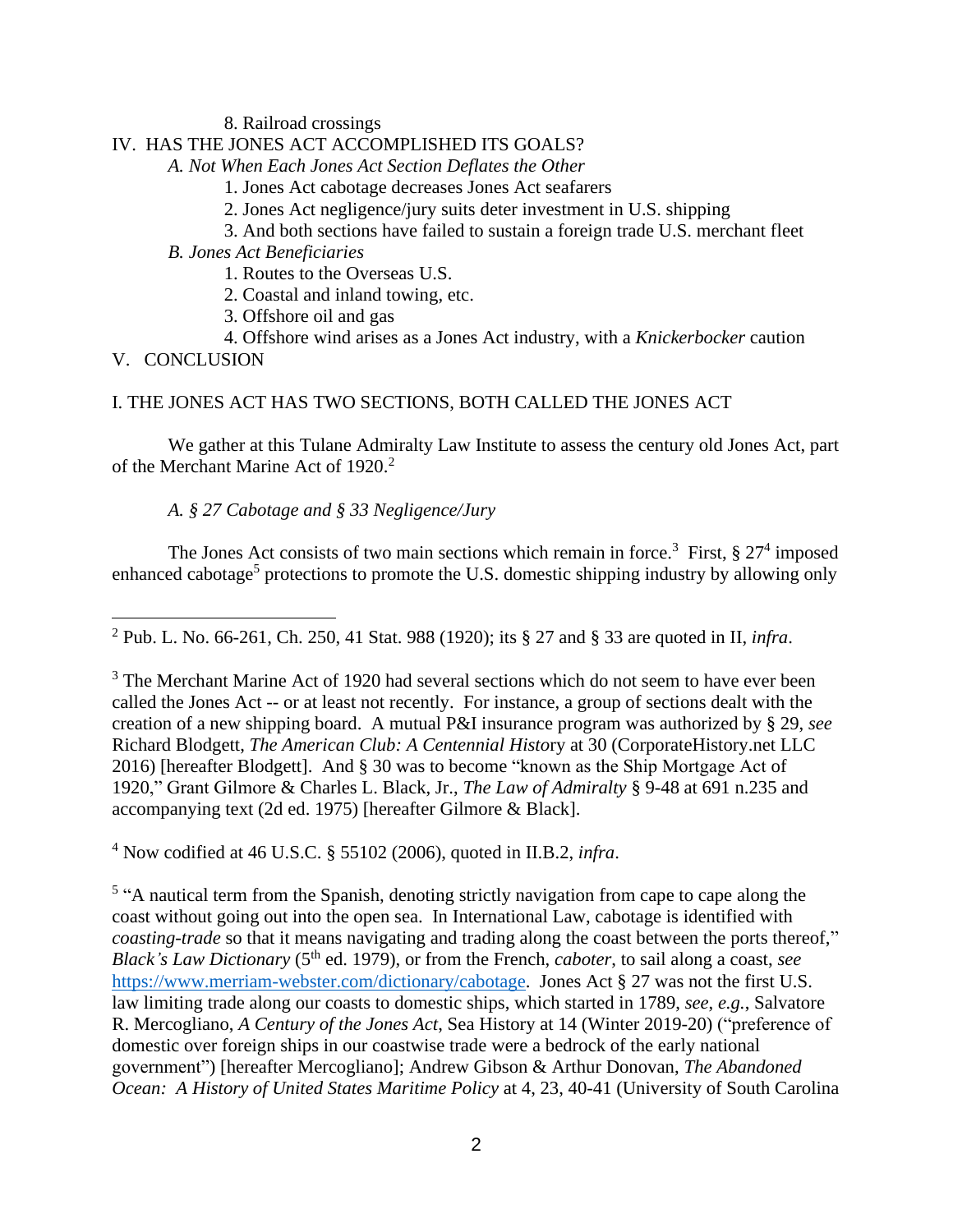U.S.-built, -owned, and -crewed ships to carry cargo between any two U.S. "points," excluding foreign-flag vessels from domestic, coastwise trade. Second,  $\S 33^6$  expanded remedies for U.S. flag-vessels' crewmember<sup>7</sup> personal injury and death by providing a negligence cause of action and jury trial against the employer, as a deterrent to unsafe acts and omissions.<sup>8</sup>

In common parlance each section is considered to be *the Jones Act* by its practitioners – basically to the exclusion of the other section. In our work as lawyers, if you specialize in one, you barely deal with the other. Maritime transaction and regulatory lawyers talk about complying with or obtaining waivers and exemptions from federal agencies' implementation<sup>9</sup> of *the* **Jones Act's restriction of U.S. domestic, coastwise shipping**, pursuant to § 27, to U.S. built vessels, U.S. owners, and U.S. seafarers. Admiralty casualty lawyers talk about *the* **Jones Act's**

<sup>6</sup> Now codified at 46 U.S.C. § 30104 (2008), quoted in II.C.2, *infra*.

<sup>7</sup> The words "seamen" used in 1915 statutory language, "seaman" used in § 33, and "seaman status," used in the Supreme Court trilogy of *McDermott Int'l Inc. v. Wilander*, 498 U.S. 337 (1991), *Chandris, Inc. v. Latsis,* 515 U.S. 347 (1995), and *Harbor Tug and Barge Co. v. Papai*, 520 U.S. 548 (1997), are so-called legal terms of art. The preferred use of "seafarer" will be used here in more up-to-date contexts.

<sup>8</sup> *Warner v. Goltra*, 293 U.S. 155, 156 (1934) ("the overmastering purpose of [§ 33 was] to give protection to workers injured upon ships"); *Jamison v. Encarnacion*, 281 U.S. 635, 639-40 (1930) (§ 33, by incorporating FELA "negligence," was "intended to stimulate…greater diligence for the safety of their employees….").

<sup>9</sup> A domestic vessel is deemed Jones Act-compliant upon issuance of a Coastwise Endorsement by the United States Coast Guard which enforces U.S.-built, -owned, and -crewed requirements under 46 C.F.R. §§ 67.95-67.101, §§ 67.30-67.43, and §§ 10.221, respectively. United States Customs and Border Protection determines whether certain maritime activity constitutes "transportation" of "merchandise" between "points" under 19 C.F.R. §§ 4.80-4.93.

Press, 2000) (1789 cabotage roots then Navigation Act of 1817) [hereafter Gibson & Donovan]; Gilmore & Black at 963 and n.34 (citing statutes), "[r]ather, it was a restatement of a longstanding restriction that was temporarily suspended during World War I by P.L. 65-73, enacted October 6, 1917," John Frittelli, *Shipping Under the Jones Act: Legislative and Regulatory Background,* Cong. Research Serv., R45725 at 2 (Nov. 21, 2019) [hereafter Frittelli]; Gibson & Donovan at 105-06.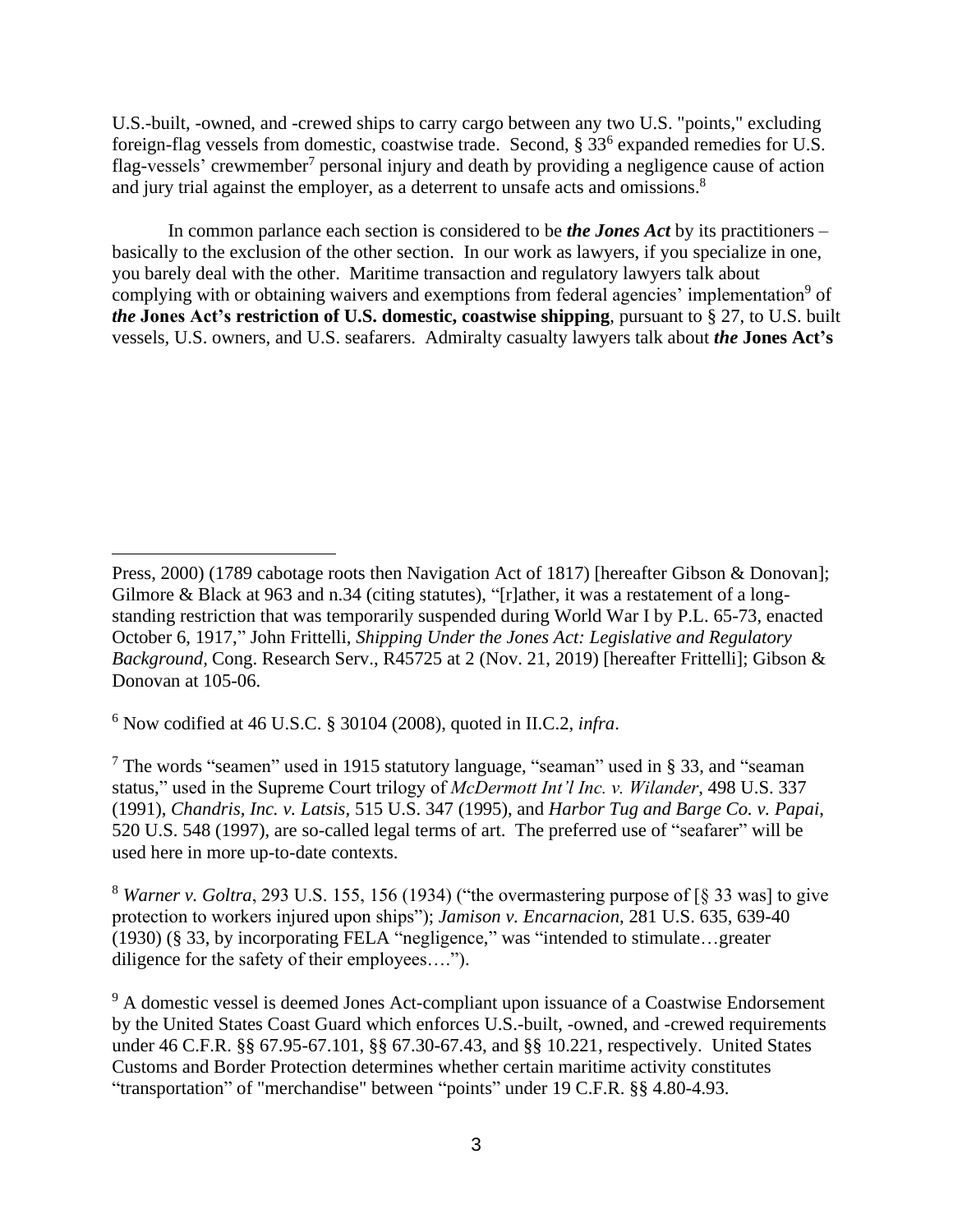**negligence cause of action with a jury trial,** pursuant to § 33,<sup>10</sup> brought by U.S. seafarers against their U.S. employers for personal injury or death.<sup>11</sup>

There is no great overlap in these two specialty Jones Act practices and seldom do the twain meet -- making this Institute an excellent opportunity to examine its two component sections and their impact on the U.S. merchant marine 100 plus years after enactment.

## *B. Thesis: The Two Sections Have Worked At Cross-Purposes*

One more initial observation about the two Jones Act sections is appropriate. Both Jones Act cabotage protections and Jones Act negligence/jury actions are number one in the whole world. Two gold medals for USA! No other country has more protectionist cabotage laws<sup>12</sup> and no employees anywhere in the world have a more generous tort compensation package.<sup>13</sup> As will be discussed in IV.A below, that has a lot to do with why after 100 years the size of the U.S. merchant marine has sunk to  $22<sup>nd</sup>$  place worldwide.<sup>14</sup>

While we eagerly await what the Institute's experts will hereafter say and write about the Jones Act, following a look at its historical basis and objectives this kickoff article contends that after a century: (1)  $\S 27$ 's protection of U.S. coastwise shipping and  $\S 33$ 's means of deterring seafarer personal injuries have worked at cross-purposes, (2) although there has been an abject failure to maintain a U.S. merchant fleet carrying our foreign trade imports and exports, (3) Jones Act § 27 has successfully promoted and benefitted certain robust segments of the domestic shipping industry capably serving our country.

<sup>13</sup> III.C.2 and 3, *infra.*

 $14$  Mercogliano at 15.

<sup>&</sup>lt;sup>10</sup> *See, e.g.*, Frittelli at 1 and n.2 (in his article, although "[t]he Jones Act, which refers to Section 27 of the Merchant Marine Act of 1920…[a]nother section of the same law that deals with seafarers' rights is also commonly referred to as the 'Jones Act.'"); Constantine G. Papavizas, *Public Company Jones Act Citizenship*, 39 Tul. Mar. L.J. 383, 384 n.1 (2015) (in his article, "the term 'Jones Act' refers to section 27 of the Merchant Marine Act, 1920…rather than section 33 of that Act, also commonly referred to as the 'Jones Act,' which governs mariner injury compensation").

<sup>11</sup> *See Romero v. Int'l Terminal Operating Co.*, 358 U.S. 354 (1959) (U.S. law inapplicable to Spanish seafarer's injury in U.S. waters aboard Spanish-flag vessel when employment contract called for Spanish law); LeRoy Lambert, *Rights of non-US seafarers under US law* ("If a non-US seafarer employed on a non-US ship is injured in a US port, it is likely that the claim will not be subject to US law").

<sup>12</sup> *See* n.41, *infra*; *Enabling Trade: Valuing Growth Opportunities*, World Economic Forum [http://www3.weforum.org/docs/WEF\\_\SCT\\_EnablingTrade\\_Report\\_2013.pdf](http://www3.weforum.org/docs/WEF_/SCT_EnablingTrade_Report_2013.pdf) (2013); Gibson & Donovan at 303 ("While many nations protect their coastal fleets through laws similar to the Jones Act, none require that their ships be domestically built.").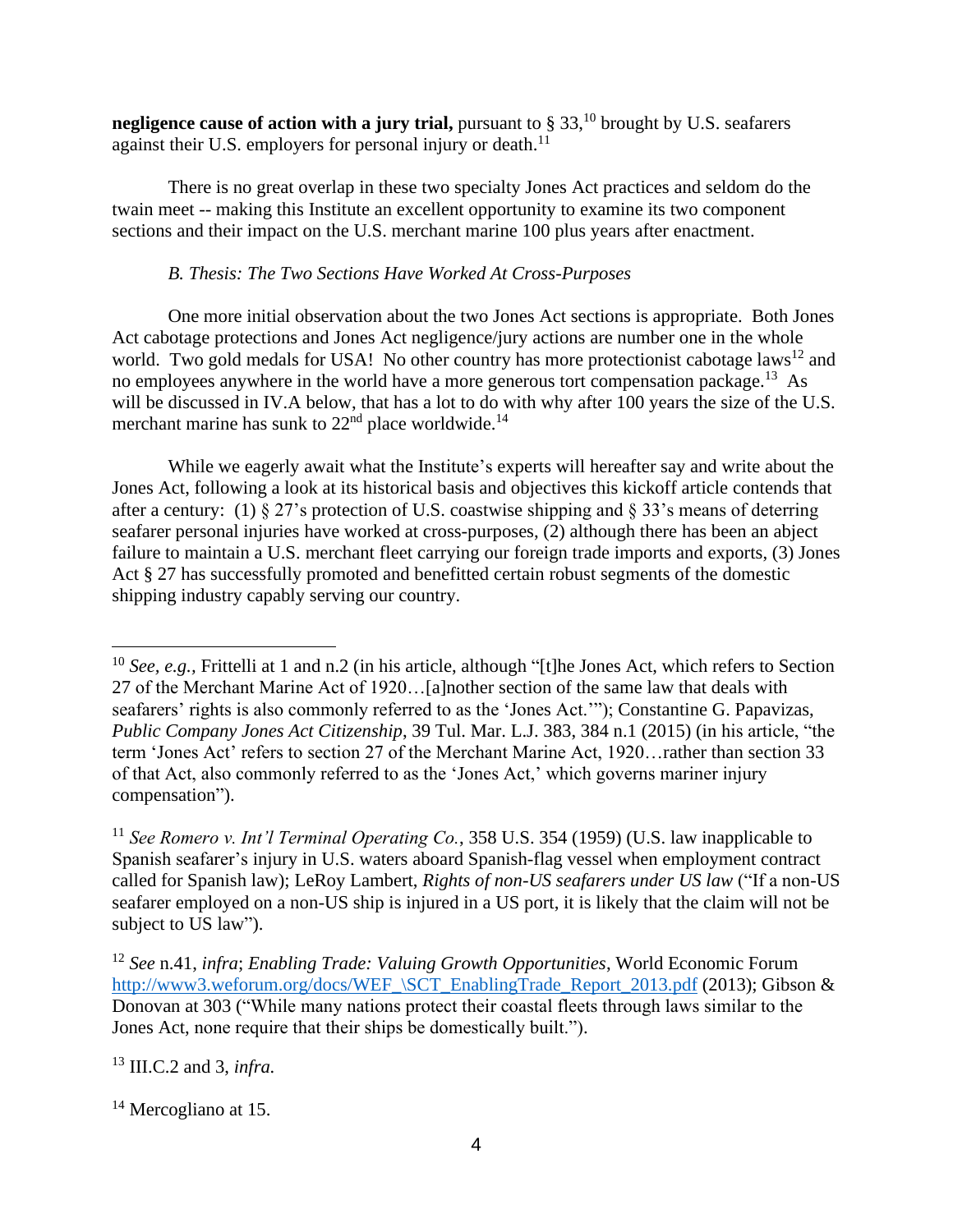#### II. THE JONES ACT -- TEXT

Below is the original Jones Act 1920 text followed by the current codification, separately focusing on the two component parts -- § 27 cabotage and § 33 negligence/jury -- but first quoting the Merchant Marine Act of 1920's statutory purpose and its current codification.

#### *A. Statutory Purpose*

#### 1. Preface, 1920 version

 **An Act To provide for the promotion and maintenance of the American merchant marine, to repeal certain emergency legislation, and provide for the disposition, regulation, and use of property acquired thereunder**, and for other purposes. *Be it enacted by the Senate and House of Representatives of the United States of America in Congress assembled,* That it is **necessary for the national defense and** for the proper **growth** of its **foreign and domestic commerce** that the **United States shall have a merchant marine of the best** equipped and most suitable types of **vessels sufficient to carry the greater portion of its commerce and** serve as a naval or **military auxiliary** in time of war or national emergency, ultimately to be **owned and operated privately by citizens of the United States**; and it is **hereby declared to be the policy of the United States to do whatever may be necessary to develop** and encourage the maintenance of such a **merchant marine**, and, in so far as may not be inconsistent with the express provisions of this Act, the United States Shipping Board shall, in the disposition of vessels and shipping property as hereinafter provided, in the making of rules and regulations, and in the administration of the shipping laws keep always in view this purpose and object as the primary end to be attained.<sup>15</sup>

2. Current codification

Even after the United States Shipping Board mentioned above disposed of excess government vessels following World War I, *see* III.A. and B. below, the other 1920 goals for the U.S. merchant marine generally remain codified to this day:

46 U.S.C. § 50101 (2009) Objectives and policy

(a) Objectives. **It is necessary for the national defense and the development of the domestic and foreign commerce** of the United States **that the United States have a merchant marine**—

<sup>15</sup> Pub. L. No. 66-261, Ch. 250, 41 Stat. 988 (1920) (emphasis added).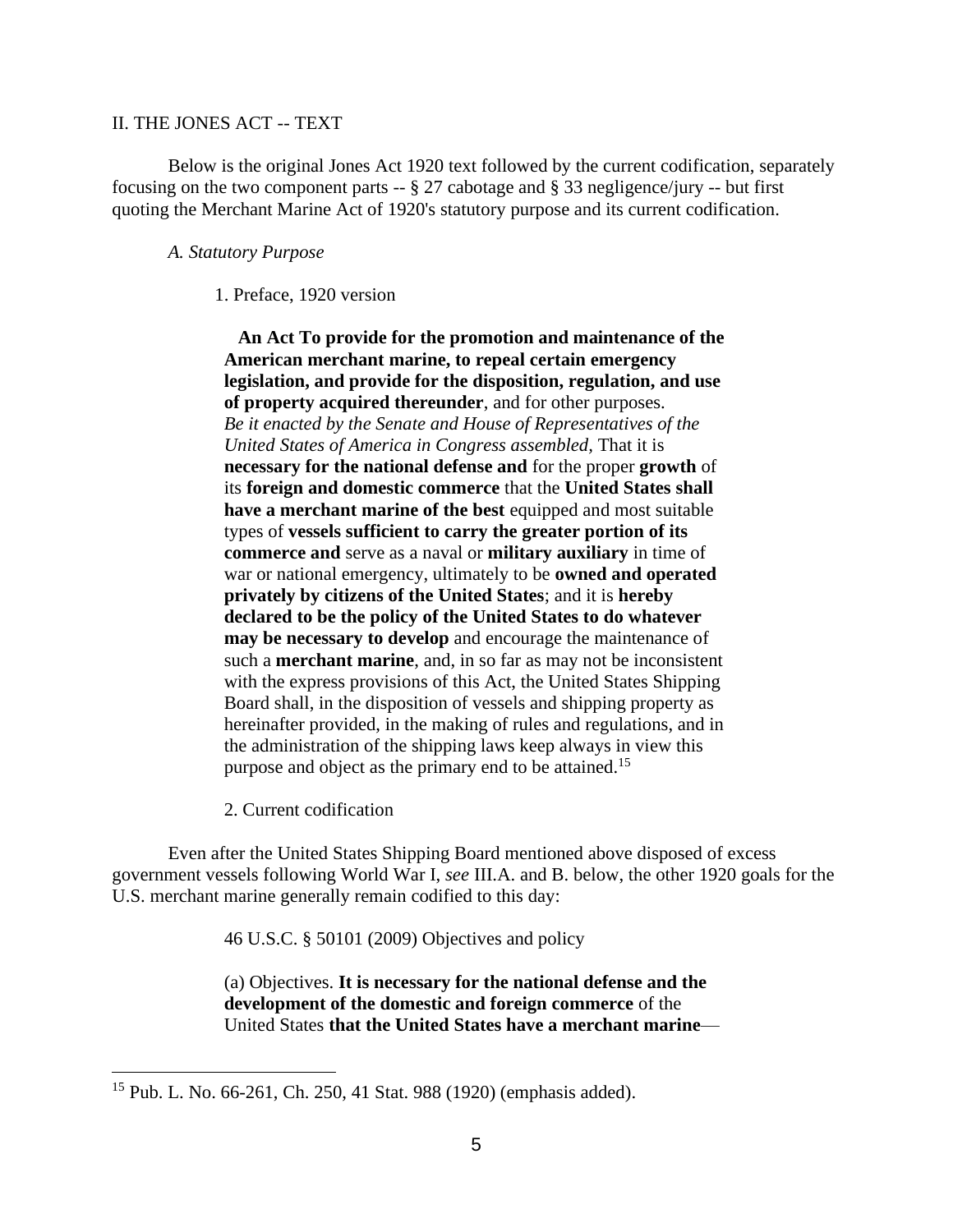(1) **sufficient to carry** the waterborne domestic commerce and a **substantial part** of the waterborne export and import foreign commerce of the United States and to provide shipping service essential for maintaining the flow of the **waterborne domestic and foreign commerce** at all times;

(2) capable of serving as a naval and military auxiliary in time of war or **national emergency**;

(3) **owned and operated** as vessels of the United States **by citizens of the United States**;

(4) composed of the **best-equipped, safest**, and most suitable types of **vessels constructed in the United States** and manned with a trained and efficient **citizen personnel**; and

(5) supplemented by **efficient facilities for building and repairing vessels**.

(b) Policy. It is the **policy of the United States to encourage** and aid the development and maintenance of a **merchant marine** satisfying the objectives described in subsection  $(a)$ .<sup>16</sup>

#### *A. Jones Act Cabotage*

#### 1. § 27, 1920 version

 SEC. 27 That **no merchandise shall be transported by water, or by land and water on penalty of forfeiture thereof, between points in the United States**, including Districts, Territories, and possessions thereof embraced within the coastwise laws, either directly or via a foreign port, or for any part of the transportation, **in any other vessel than a vessel built in and documented under the laws of the United States and owned by persons who are citizens of the United States**, **or vessels to which the privilege** of engaging in the coastwise trade **is extended** by sections 18 or 22 of the Act: *Provided*, That this section shall not apply to merchandise transported between points within the continental United States, excluding Alaska, over through routes heretofore or hereafter recognized by the Interstate Commerce Commission for which routes rate tariffs have been or shall hereafter be filed with said

<sup>16</sup> 46 U.S.C. § 50101 (2009) (emphasis added); *see* n.28 *infra* for amended language ramifications.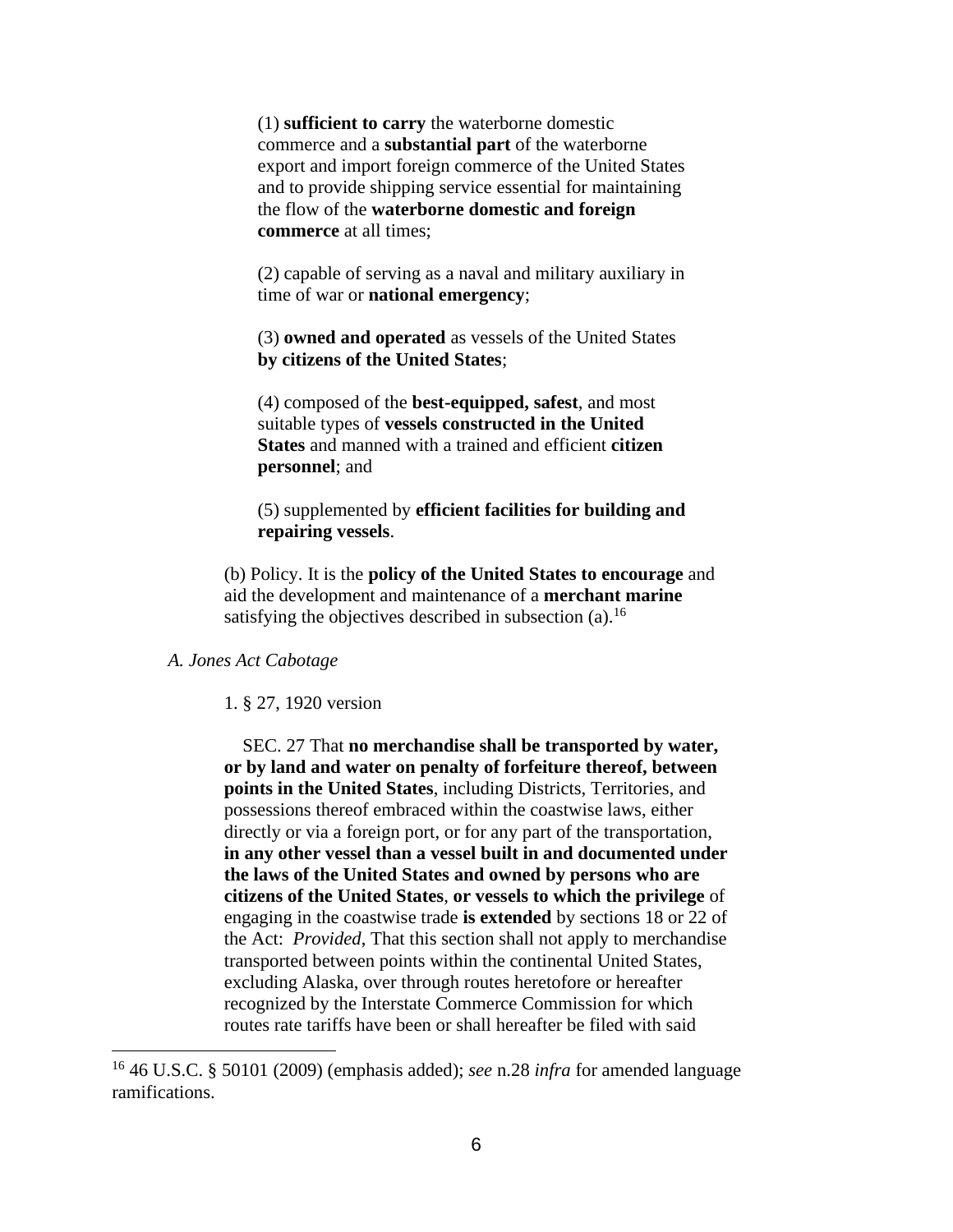commission when such routes are in part over Canadian rail lines and their own or other connecting water facilities: *Provided further*, That this section shall not become effective upon the Yukon river until the Alaska Railroad shall be completed and the Shipping Board shall find that proper facilities will be furnished for transportation by persons citizens of the United States for properly handling the traffic.<sup>17</sup>

2. Current codification

Again, some older, obsolete language was cut out but cabotage protectionism of U.S. domestic shipping remains codified.

46 U.S.C. § 55102 (2006) Transportation of merchandise

(a) Definition. In this section, the term "merchandise" includes—

(1) merchandise owned by the United States Government, a State, or a subdivision of a State; and

(2) valueless material.

(b) Requirements. **Except as otherwise provided** in this chapter or chapter 121 of this title, **a vessel may not provide** any part of the **transportation of merchandise** by water, or **by land and water, between points in the United States** to which the coastwise laws apply, either directly or via a foreign port, **unless the vessel**—

(1) is **wholly owned by citizens of the United States** for purposes of engaging in the coastwise trade; **and**

(2) has been issued a **certificate of documentation with a coastwise endorsement** under chapter 121 or is exempt from documentation but would otherwise be eligible for such a certificate and endorsement.

(c) **Penalty.--**Merchandise transported in violation of subsection (b) is liable to **seizure** by **and forfeiture** to the Government. Alternatively, an amount equal to the value of the merchandise (as determined by the Secretary of Homeland Security) **or the actual cost of the transportation**, whichever is greater, may be

<sup>17</sup> § 27, 41 Stat. 1007 (1920) (emphasis added).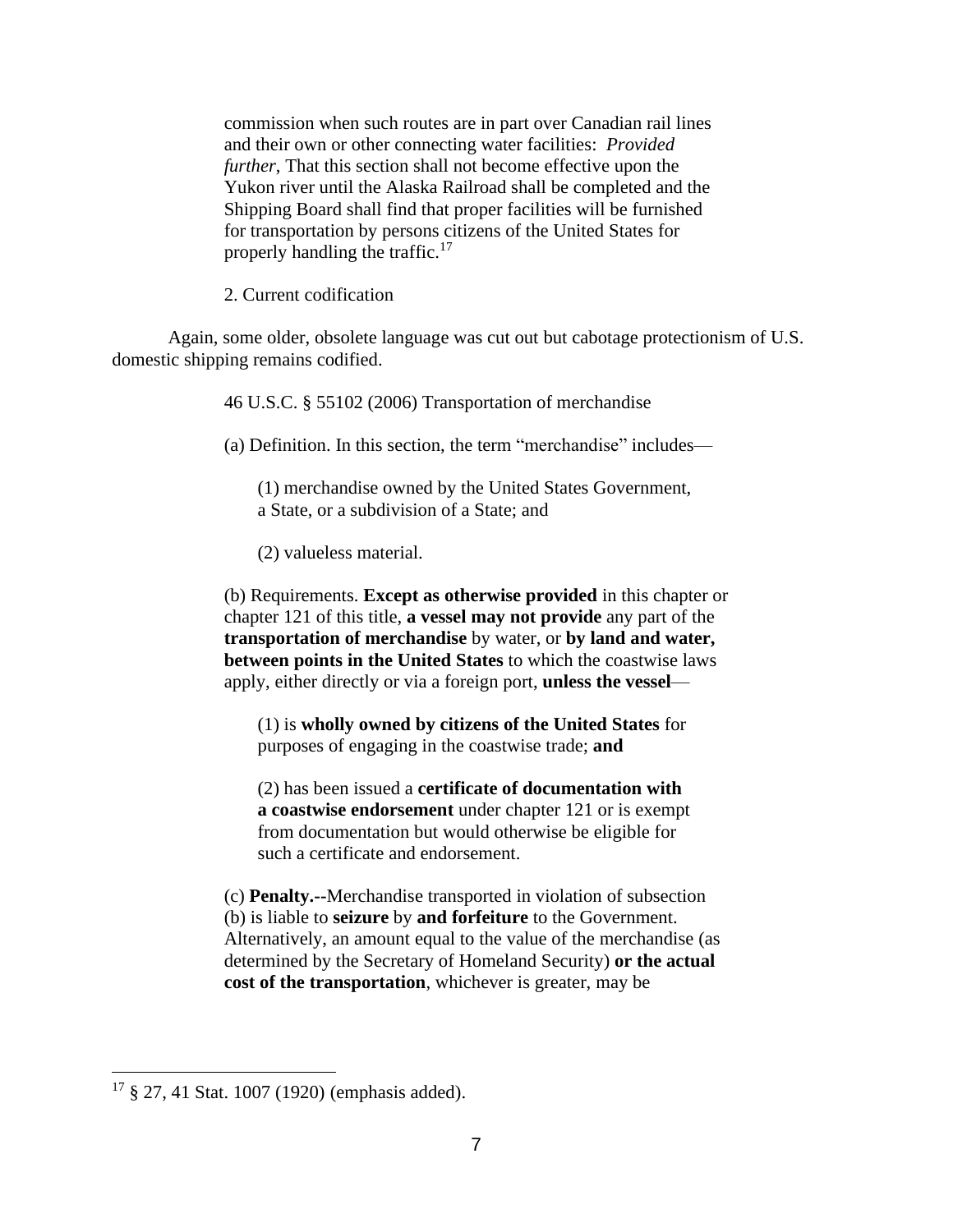recovered from any person transporting the merchandise or causing the merchandise to be transported.<sup>18</sup>

#### *C. Jones Act Negligence/Jury*

1. § 33, 1920 version

 SEC. 33. That section 20 of such **Act of March 4, 1915**, be, and is **amended** to read as follows:

 "SEC. 20. That any **seaman** who shall suffer **personal injury in the course of his employment** may, at his election, maintain an action for damages at law, with the right of trial by jury, and in such action all statutes of the United States modifying or extending the common-law right or remedy in cases of personal injury to railway employees shall apply; and in the case of the **death** of any seaman as a result of any such personal injury the personal representative of such seaman may maintain an action for damages at law with the **right of trial by jury**, and in such action all **statutes** of the United States conferring or regulating the right of action for death in the case of **railway employees shall be applicable**. Jurisdiction in such actions shall be under the court of the district in which the defendant employer resides or in which his principal office is located."<sup>19</sup>

2. Current codification

Terser is always better:

46 U.S.C. § 30104 (2008) Personal injury to or death of seamen

A **seaman injured** in the course of employment **or**, if the seaman **dies** from the injury, the personal representative of the seaman may elect to bring a civil action at law, with the **right of trial by jury, against the employer**. **Laws** of the United States regulating recovery for personal injury to, or death of, a **railway employee apply** to an action under this section.<sup>20</sup>

<sup>18</sup> 46 U.S.C. § 55102 (2006) (emphasis added).

<sup>&</sup>lt;sup>19</sup> § 33, 41 Stat. 1007 (1920). Note that Jones Act § 33 amended § 20 of the La Follette 1915 Seamen's Act, Act of Mar. 4, 1915, Ch. 153, 38 Stat. 1185; *see, e.g.,* Martin J. Norris, 2 *The Law of Seamen*, §§ 30.2 and .3 at 325-29 (4<sup>th</sup> ed. 1985) [hereafter Norris].

 $20\,46$  U.S.C. § 30104 (2008) (emphasis added).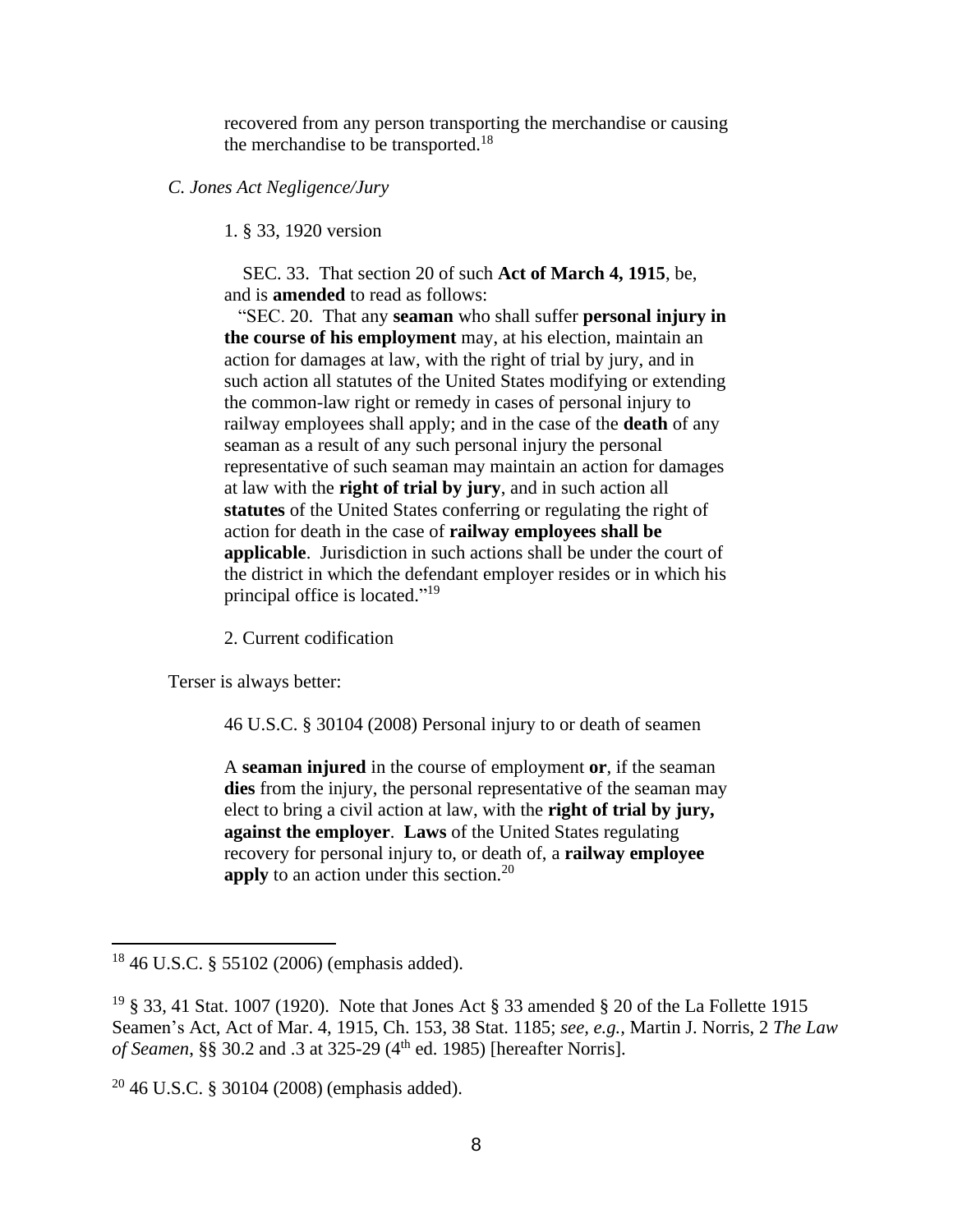## III. THE JONES ACT -- HISTORICAL NOTES

### *A. Preface: Statement of U.S. Maritime Policy*

Prefatory to Jones Act § 27 and § 33, the statutory purpose in the unlabeled preamble of the Merchant Marine Act of 1920 merits close consideration.<sup>21</sup> In promoting and maintaining a private sector merchant marine, one of the first steps was the disposition of government ships to the private sector.<sup>22</sup> The U.S. government's objectives and declared merchant marine policy over the last century<sup>23</sup> is then laid out, with goals of growing and carrying domestic and foreign commerce, also needed for our national defense.

The objectives and policy statement, as since implemented, have indeed been achieved for certain segments of domestic shipping on U.S.-built, -owned, and -crewed ships.<sup>24</sup>

But they have not been achieved for a commercial U.S. merchant fleet engaged in foreign trade, which has in essence been outsourced to foreign-flag ships, just like before World War I.<sup>25</sup> After 100 years, to quote my esteemed predecessor, Lizabeth L. Burrell, from an earlier Institute: "*Plus ça change, plus c'est la même chose."* 26

<sup>22</sup> *Clyde-Mallory Line v. The EGLANTINE*, 317 U.S. 395, 398-99 (1943) (throughout the 1920 Merchant Marine Act "there appears repeated manifestation of a congressional purpose to expedite transfer of government vessels into private hands.").

<sup>23</sup> Papavizas, *Jones Act Story II* at 286 ("The 1920 Act was a fundamental step in favor of direct U.S. Government involvement in the private U.S. merchant marine which has not, to this day, run its course"); Frittelli at 5 (an "enduring aspect of the bill is its statement of maritime policy"); Alex Roland *et al*, *The Way of the Ship* at 278 (John Wiley & Sons, Inc. 2008) ("Its statement of policy remained a trope of government rhetoric through the remainder of the twentieth century") [hereafter Roland]; Benjamin W. Labaree *et al*, *America and the Sea: A Maritime History* at 524 (Mystic Seaport Museum, Inc. 1998) ("represented the government's determination to remain a partner in the nation's shipping industry") [hereafter Labaree].

<sup>24</sup> IV.B, *infra*.

<sup>25</sup> *See* nn.99-103 and accompanying text and n.31 and accompanying text, *infra*.

<sup>26</sup> Lizabeth L. Burrell, *Plus ça Change*: *The Protean World of the Maritime Specialist*, 81 Tul. L.R. 1359, 1375 (2007) ("The more things change, the more they are the same").

<sup>&</sup>lt;sup>21</sup> II.A.1, *supra*. Rep. William Stedman Greene (R-MA) from the backwater port of Fall River is credited with first enunciating in H.R. 10378 the "Policy for development of an American merchant marine, etc.," which was carried over to Pub. L. No. 66-261, Ch. 250, 41 Stat. 988 (1920); Mercogliano at 14; Constantine G. Papavizas, *The Story of the Jones Act (Merchant Marine Act, 1920): Part II*, 45 Tul. Mar. L.J. 239, 251-53 (2021) [hereafter Papavizas, *Jones Act Story II*].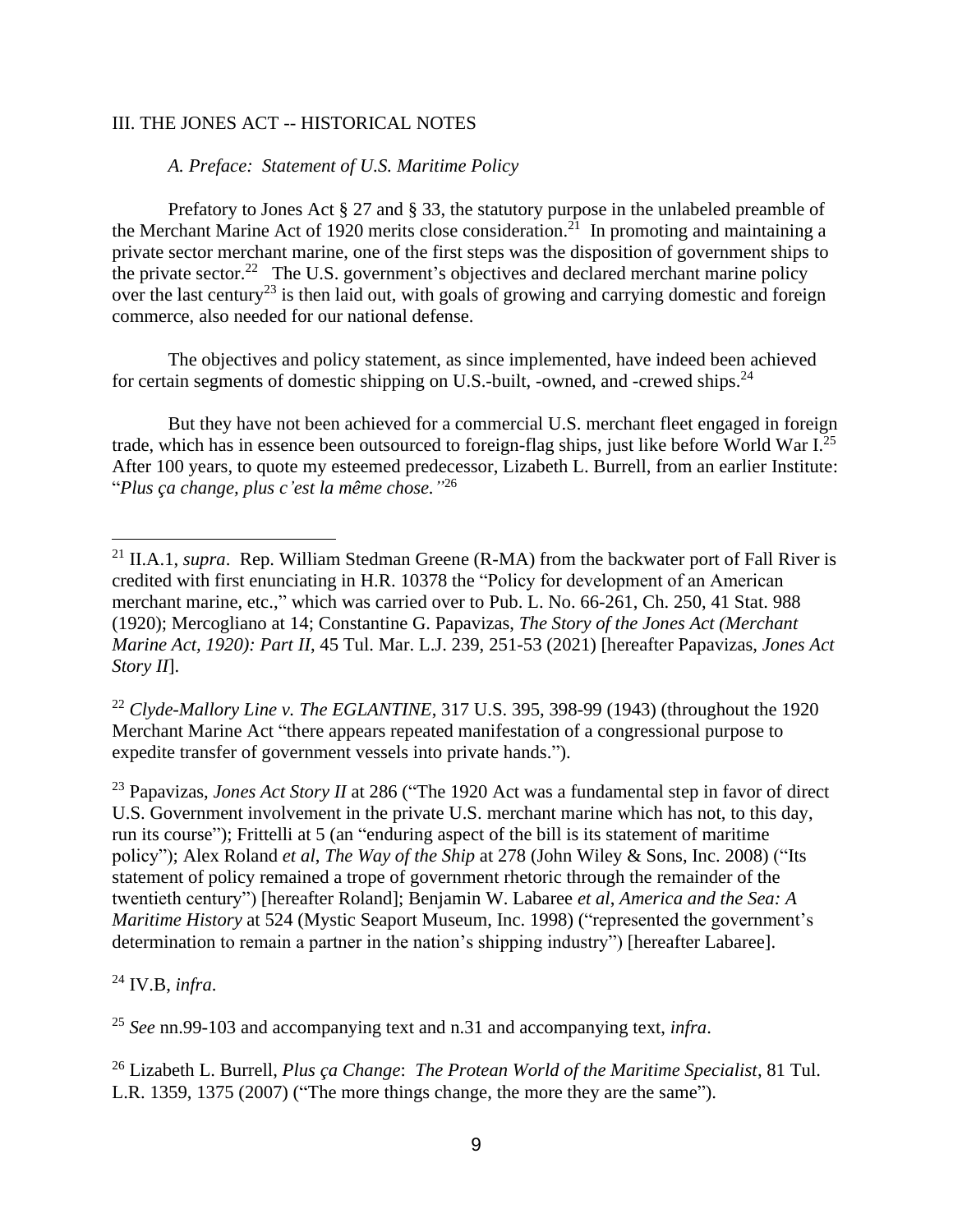### *B. Jones Act § 27 Cabotage -- History*

A deep dive into Jones Act cabotage legislative history is not essential here<sup>27</sup> when the 1920 statutory purpose so clearly articulates promoting and doing "whatever may be necessary to develop and encourage" U.S. private sector shipping "sufficient to carry the greater portion" of U.S. "foreign and domestic commerce."<sup>28</sup> Purporting to further that policy, § 27 goes on to preclude<sup>29</sup> coastwise trade "in any other vessel than a vessel built in and documented under the laws of the United States and owned by persons who are citizens of the United States."30

Nevertheless, some historical context on what led up to Jones Act § 27 is instructive on the reasons cabotage protections were reinstated in 1920 and help explain why our merchant marine is where it is today.

### 1. World War I merchant marine build up

Just prior to our entry into World War I there were only seven ships flying the U.S flag engaged in foreign commerce, carrying only 2% of our foreign commerce. We had been recently relying instead on British and German commercial shipping for our import and export cargos,<sup>31</sup> leaving the U.S. very much stranded on a big island when war broke out between the two.

 $29$  Unless exempted or excepted, as for example, by a waiver from Congress or by the Executive Branch in the interest of national defense. Frittelli at 10-13 and app.

<sup>30</sup> II.B.1, *supra*. Per MARAD, § 27 as amended and implemented, "requires vessels that serve the U.S. domestic trades be: owned by a U.S. citizen or by companies controlled by individuals that are U.S. citizens with at least 75 percent of ownership; operated with crews that are all U.S. citizens in licensed positions and at least 75 percent U.S. citizens in unlicensed positions; built (or rebuilt, or seized) in the United States; and registered under the U.S. flag with a coastwise endorsement from the U.S. Coast Guard." U.S. Department of Transportation, *Goals and Objectives for a Stronger Maritime Nation: A Report to Congress* at 8 n.19 (2020) [hereafter DOT, *Maritime Goals*].

<sup>27</sup> The Jones Act's legislative history was fully covered recently in Papavizas, *Jones Act Story II.* 

<sup>28</sup> II.A.1, *supra. Quaere* whether 46 U.S.C. § 50101's replacing the 1920 original "greater" with "substantial" and eliminating the original policy declaration "to do whatever may be necessary" indicate a dilution of the 1920 goals?

<sup>&</sup>lt;sup>31</sup> Mercogliano at 13-14; Labaree at 494.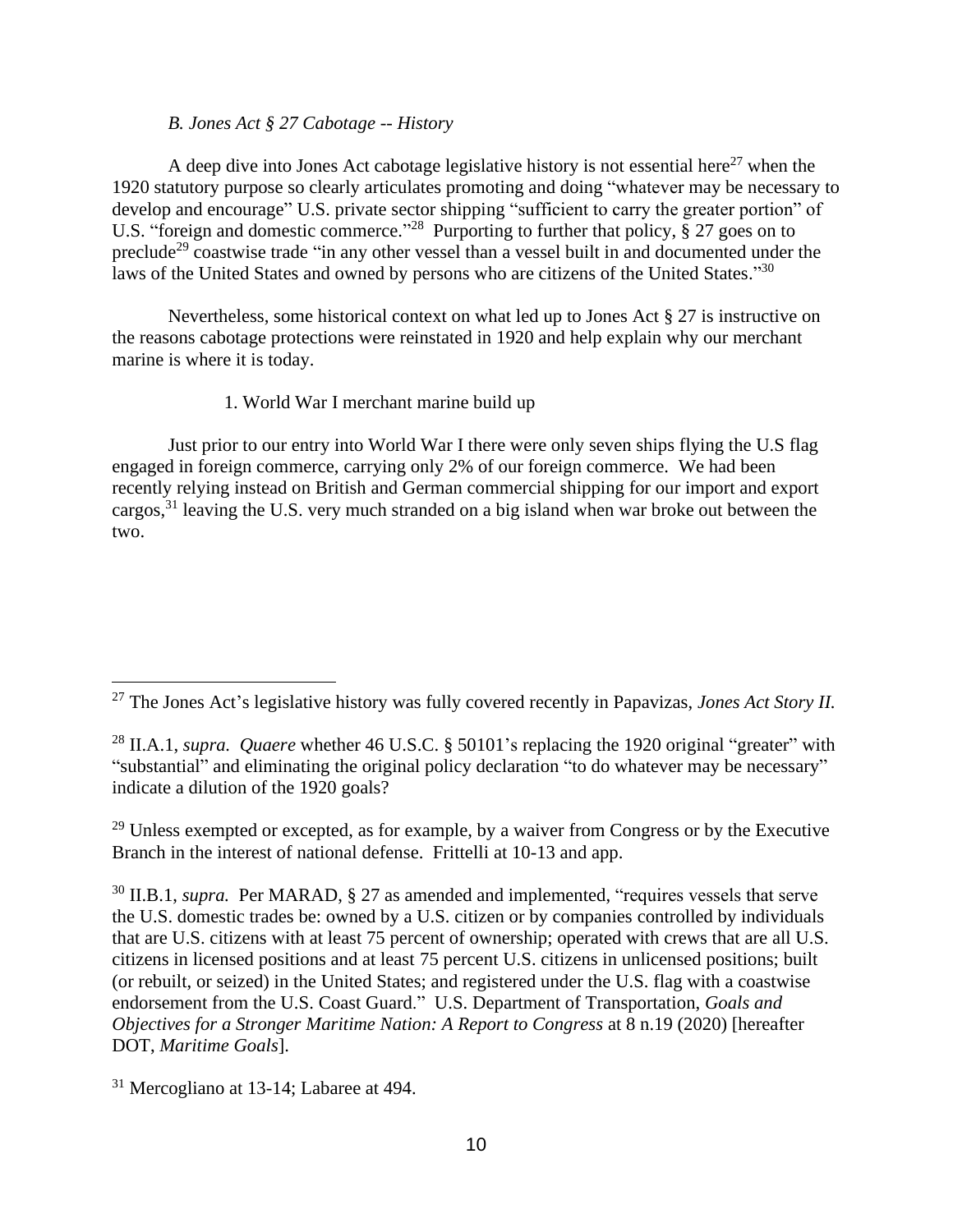Accordingly, and in conjunction with the U.S. war effort after our April 6, 1917 declaration,<sup>32</sup> the Wilson administration pushed for a major expansion of the U.S. commercial fleet. With the Shipping Act of 1916,<sup>33</sup> the United States Shipping Board and affiliated Emergency Fleet Corporation were created with authority to subsidize building a robust merchant marine and with authority to requisition U.S. flag vessels and seize foreign-flag vessels left in our ports.<sup>34</sup> That turned out to total 2,318 hulls, all now under the federal government's control. Also, needing flexibility during the war with the diversion of coastwise-qualified vessels into foreign service, U.S. cabotage laws were repealed.<sup>35</sup>

In sum, the U.S. merchant fleet, now greatly enlarged, which had "formerly been an enterprise virtually monopolized by the private sector was now declared a province of the federal government."<sup>36</sup>

2. Getting rid of the government's postwar glut of ships

But with America's (what would now be considered) short-lived, 19-month involvement in fighting the war, many of the newbuilds were still high and dry on the ways come Armistice Day, November 11, 1918.<sup>37</sup> What to do with them? Political and public discussions tended toward keeping shipyards and shipyard labor busy and happy by finishing off the newbuilds. They could then be sold off at low prices to private sector U.S. citizens. That would pump prime a robust U.S. merchant marine to handle our foreign trade ourselves, without reliance on foreign shipping. And it would also get the federal government out of the commercial shipping business, except to the extent needed to supplement the private sector merchant marine, with a ready fleet to serve the nation's shipping needs and in the event of another war.<sup>38</sup>

<sup>33</sup> Ch. 451, 39 Stat. 728.

<sup>35</sup> Mercogliano at 13-14; *supra* n.5.

<sup>36</sup> Labaree at 524.

<sup>37</sup> Mercogliano at 13.

<sup>32</sup> Following the German sinking of ten U.S. flag ships in two months. Rodney Carlisle, *The Attacks on U. S. Shipping that Precipitated American Entry into World War I*, 17 Northern Mariner 41, 61-62 (2007).

<sup>34</sup> Labaree at 496; Roland at 267.

<sup>38</sup> Frittelli at 5; Roland, Chs. 32 and 33; Gibson & Donovan at 104-21; Mercogliano at 13-16 (the first Chief of Naval Operations, William S. Benson, took over as Chair of the U.S. Shipping Board in March 1920, advocating for a permanent U.S.-flag merchant marine adequate for peacetime commerce and as a non-combatant naval auxiliary if needed); Labaree, Ch. 13, 524, 527; Blodgett at 23-29; Gilmore & Black at 966.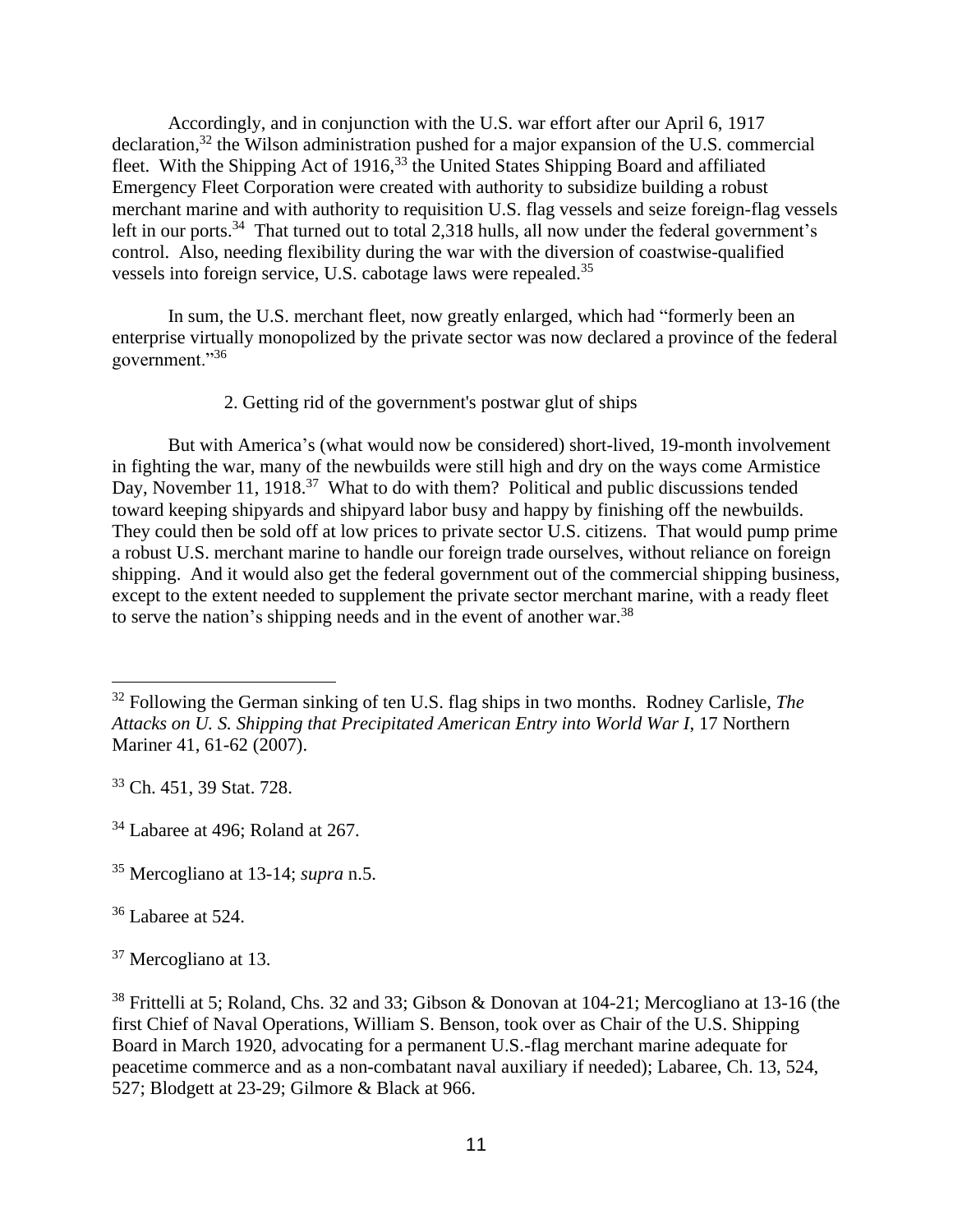With that background, the Merchant Marine Act of 1920 took shape,<sup>39</sup> absent any of the rancor so routine 100 years later. Starting in 1919 with Congressman Greene's H.R. 10378 setting out the policy goals,<sup>40</sup> the House and Senate conferenced their different versions of the bill briefly on June 2-4, 1920. Senator Wesley Jones (R-WA),<sup>41</sup> Chair of the Senate Commerce Committee, is credited and memorialized (including by this Institute) with steering it through Congress with minimal debate and signature by President Wilson<sup>42</sup> on June 5, 1920, the day before Congress started summer recess.<sup>43</sup>

3. Limiting coastwise trade to U.S.-built, -owned, and -crewed vessels

In sum, the United States went from having virtually no U.S.-flag international fleet, to over 20% of the world's commercial fleet subsidized by the federal government,<sup>44</sup> to plans for "the disposition"<sup>45</sup> of the "almost 10 million ton war-built fleet" to the private sector "at extremely low prices"<sup>46</sup> -- all in about four years.<sup>47</sup>

<sup>40</sup> *Supra,* n.21.

<sup>41</sup> Senator Jones' motivating constituent interest was to detour Vancouver, BC, from where foreign-flag ships were carrying cargo to Alaska, bound there after arriving from Seattle by U.S. flag ship or rail. Thus § 27 was drafted to cover shipments "by water, or by land and water" from "points in the United States" and not just ports. The Port of Seattle was the initial beneficiary, *see, e.g.,* Frittelli at 3, of the enhanced U.S. cabotage provision.

<sup>42</sup> Assuming that President Wilson, who after his stroke was "a wreck of his former self," actually signed it. William E. Leuchtenburg, *Woodrow Wilson*, The American President at 108- 109 (2015).

<sup>43</sup> Mercogliano at 14; Papavizas, *Jones Act Story II* at 258-59.

<sup>44</sup> Roland at 273-74.

<sup>45</sup> II.A.1, *supra.*

<sup>&</sup>lt;sup>39</sup> MLA archives indicate that while the MLA had no direct involvement in what would become Jones Act § 27, perhaps because reinstating cabotage protection was not controversial, the MLA closely monitored developing merchant marine and mortgage issues. At the MLA Spring 1918 Meeting seven Commissioners of the U.S. Shipping Board joined as MLA Associate Members (out of a total Membership of 173). MLA Hist. Doc. 81 at 6-7. Then, after enactment, the MLA Fall 1920 Meeting considered "the effect and operation of the so-called Jones Bill, which became a law June 6, 1920. The bill affects the reorganization of the United States Shipping Board and the disposition of the ships built by the Emergency Fleet Corporation as part of the war program of the country in the War against the German Government." MLA Hist. Doc. 99.

<sup>46</sup> Gibson & Donovan at 120-21.

<sup>47</sup> *See* Roland at 273-78.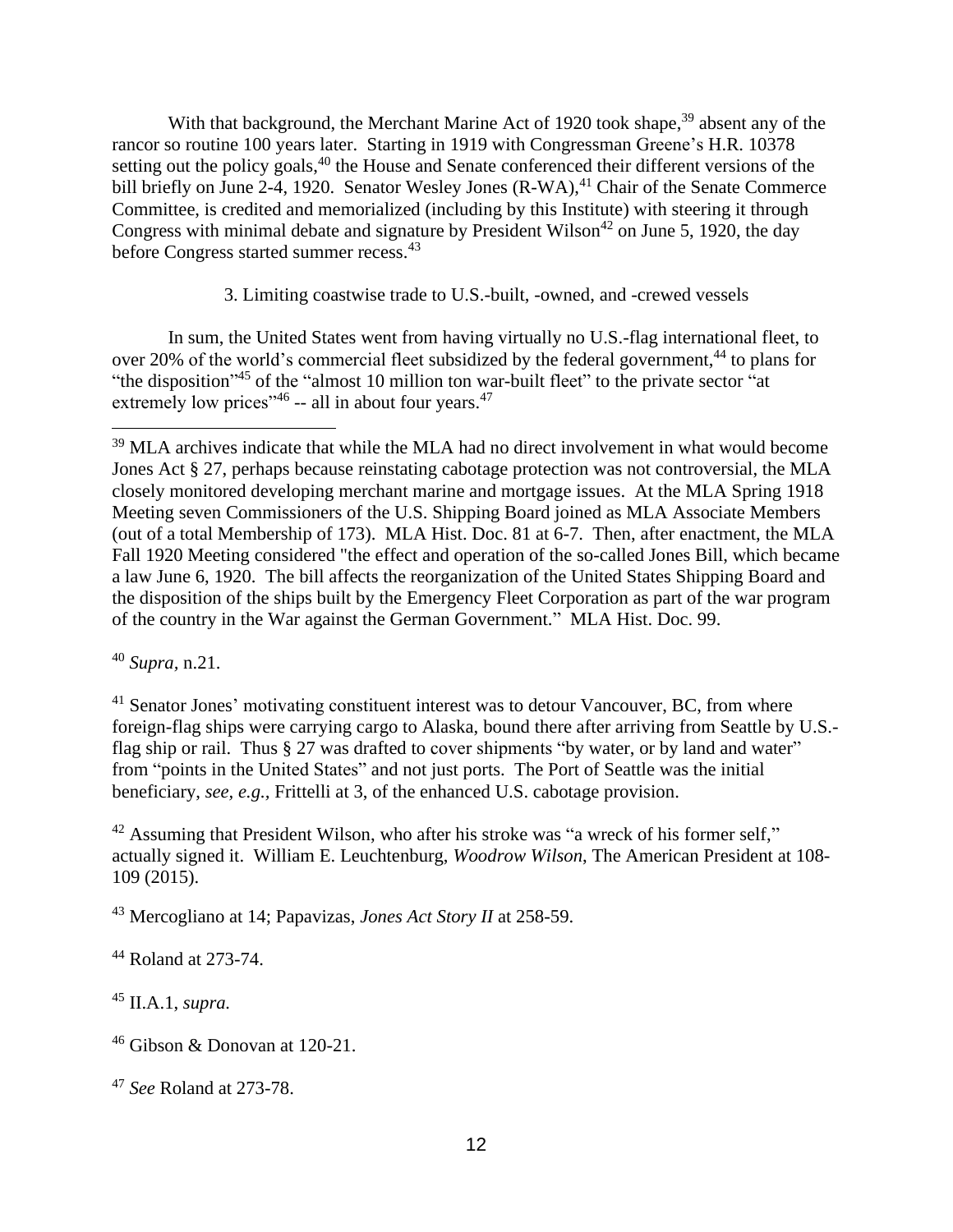All that new tonnage, its status quickly changing, merited stability and protection, with Jones Act § 27 providing strict cabotage rules for this large fleet of U.S.-built vessels, their U.S. owners, and their U.S. crews. As we will see in IV.B below, today there are indeed strong domestic maritime industry segments that have benefitted from § 27.

### *C. Jones Act § 33 Negligence/Jury -- History*

We now sharply alter course, from Jones Act cabotage which enhanced an old protectionist policy, to a brand new Jones Act negligence lawsuit by seamen against their employers in front of a jury. Again, there will be no dive here into § 33's legislative history. There is none.

How and why did this 102-year-old cause of action really arise?

1. Law school jurisprudence

*The OSCEOLA*<sup>48</sup> explanation from law school admiralty courses and treatises<sup>49</sup> holds little fascination for the modern Jones Act personal injury practitioner. We were taught (and might have learned) that in response to *The OSCEOLA* propositions that seamen could not sue their master or fellow crew for negligence under the "fellow-servant" bar, Congress inserted Jones Act § 33 into the maintenance/cure/unearned wages and not fully developed unseaworthiness indemnity regime. Injured or deceased seamen now had a negligence cause of action against their employers (including master and crew *respondeat superior*), with a jury trial option, *via* § 33's incorporation of railroad employee remedies under what would later be known as the Federal Employers' Liability Act (FELA).<sup>50</sup>

To cut through all this *OSCEOLA* flotsam (although it will have to be addressed later), Jones Act § 33 meant injured or deceased seamen could now sue their employers for negligence before a jury.

2. Unseaworthiness claims get to the jury too

But as it evolved over the decades, the Jones Act seafarer's suit came to mean a lot more than that to practitioners. The "featherweight" causation standard -- a negligent act or omission that plays any part, "even the slightest" -- in producing injury, and thus constituting liability

<sup>48</sup> 189 U.S. 158 (1903).

<sup>49</sup> Gilmore & Black, §§ 6-2 and -3; Norris, § 30:1; Thomas J. Schoenbaum, 1 *Admiralty and Maritime Law §* 6-8 and *§* 6-20 at 454-55 (5<sup>th</sup> ed. 2011).

<sup>50</sup> Apr. 22, 1908, c. 149, § 1, 35 Stat. 65; now codified at 45 U.S.C. §§ 51-60.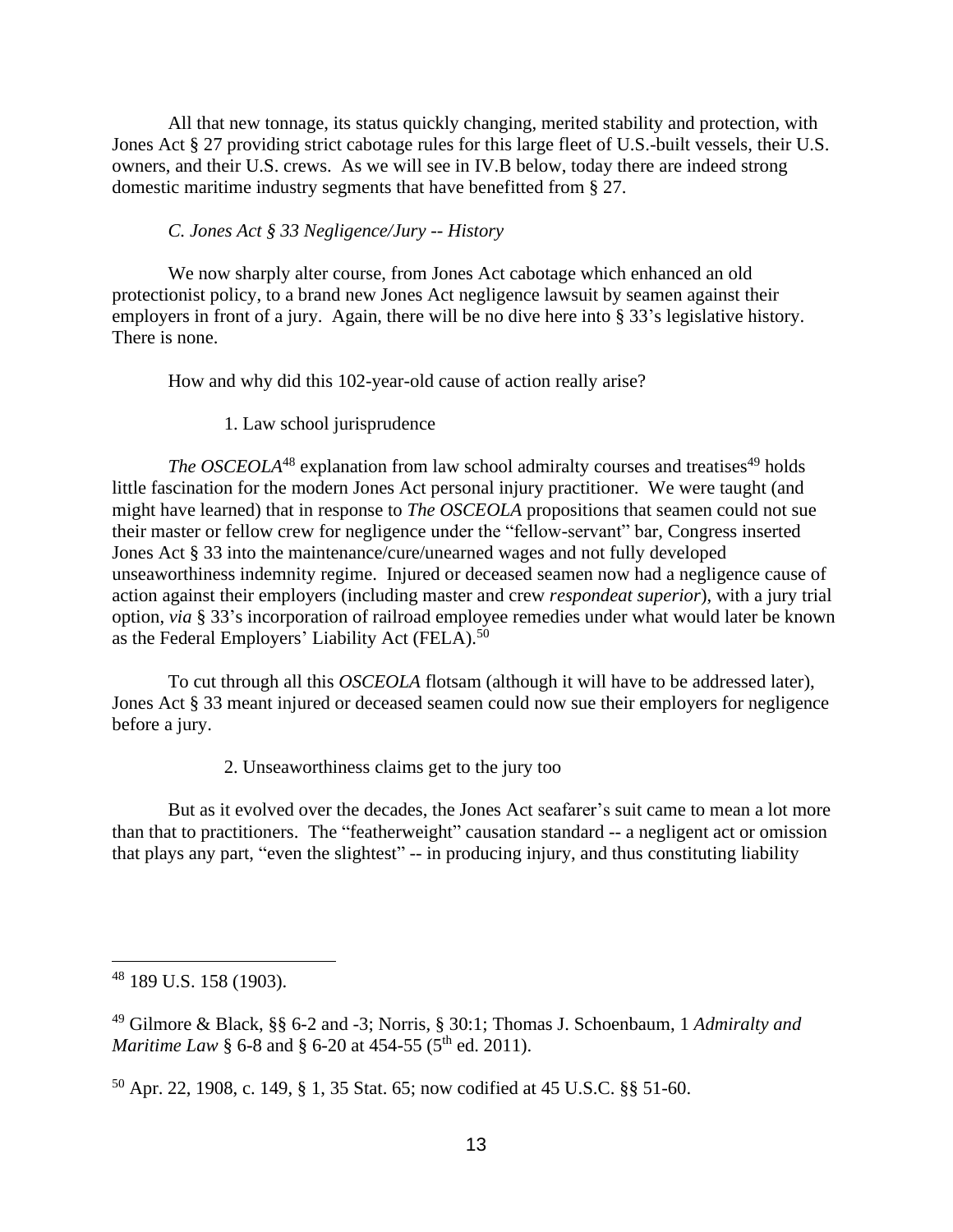under the Jones Act, is one cause of action for the injured or deceased seafarer.<sup>51</sup> But especially since the Supreme Court's 1960 *Mitchell v. Trawler Racer* decision, which emphasized that "the owner's duty to furnish a seaworthy ship is absolute and completely independent of his duty under the Jones Act to exercise reasonable care,"<sup>52</sup> it developed that "the unseaworthiness" doctrine is the principal vehicle for personal injury recoveries."<sup>53</sup>

Yet the two causes of action are not truly independent because it became routine for the unseaworthiness claim to be tried with the Jones Act negligence claim to a jury,<sup>54</sup> although properly with separate causation jury instructions, notably that the unseaworthiness claim has a normal proximate cause element, as distinct from Jones Act featherweight causation.<sup>55</sup> Whether jurors keep those nuances straight is dubious.

Two 20th Century Supreme Court justices nevertheless nicely summed up the difference in principle between Jones Act/FELA negligence and unseaworthiness. William O. Douglas, concurring in a railroader personal injury case, noted that FELA

> was designed to put on the railroad industry some of the cost for the legs, eyes, arms, and lives which it consumed in its operations. Not all these costs were imposed, for the Act did not make the employer the insurer. The liability which it imposed was the liability for negligence.<sup>56</sup>

In contrast, Felix Frankfurter, dissenting in *Trawler Racer*, noted that "vessel owners, unlike all other employers," with "absolute liability" for transitory unseaworthiness claims, are "now to be regarded as an insurer."<sup>57</sup>

<sup>51</sup> Dale S. Cooper, 1B *Benedict on Admiralty* Ch. 3, § 21 at 3-3 (1992); Gilmore & Black at 382 n.206c.

<sup>52</sup> 362 U.S. 539, 549 (1960).

<sup>53</sup> Gilmore & Black, § 6-38 at 383; *see* John W. Sims, *The American Law of Maritime Personal Injury and Death: An Historical Review*, 55 Tul. L.R. 973, 988 (1981) [hereafter Sims]. This seems overstated since the featherweight Jones Act causation element remains a focus in litigation today.

<sup>54</sup> Gilmore & Black, § 6-21 at 327-28.

<sup>55</sup> *See Phillips v. Western Co.*, 953 F.2d 923, 928 (5<sup>th</sup> Cir. 1992).

<sup>56</sup> *Wilkerson v. McCarthy,* 336 U.S. 53, 68 (1949).

<sup>57</sup> 362 U.S. at 570. Transitory unseaworthiness is an onboard condition not reasonably fit for its intended purpose which arises during the voyage -- and thus without any prior notice of the owner. Justice Frankfurter, true to his judicial restraint philosophy, dissented from the majority's judge-made remedy.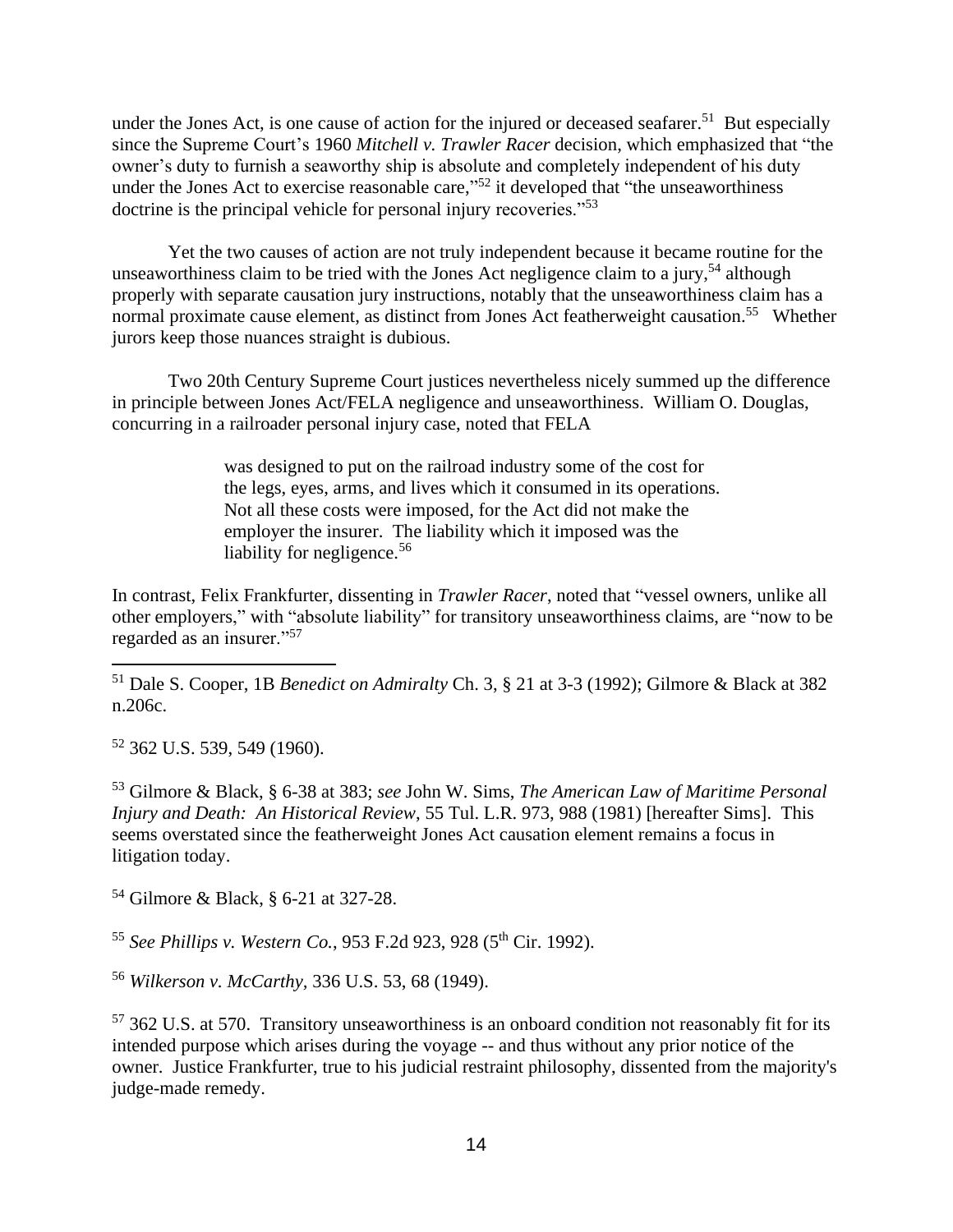Combined, "the Jones Act, unseaworthiness, and maintenance and cure causes of action makes the seaman the most generously treated personal injury victim in American law."<sup>58</sup> Throw in the wild card of a jury (with Congress arguably removing the federal judiciary's oversight of seafarers as "wards of the admiralty")<sup>59</sup> and after 100 years seafarers receive nofault maintenance and cure benefits while their featherweight causation for human negligence claims and strict liability unseaworthiness claims for vessel physical unfitness grind through court backlogs with eventual fact finding by jurors and awards that can be akin to hitting it big at the casino.

#### 3. But why FELA rather than a workers' compensation program?

In looking back at the Jones Act after 100 years, this Institute is a good time to ponder why U.S seafarers and U.S. railroaders have a congressionally authorized jury trial for negligence against their employers under FELA when no other industries' employees have that right -- not coal miners, lumber jacks, construction workers, factory workers, or any other employees in hazardous industries?

Every other employee workplace injury in any other industry is covered under workers' compensation programs, as summed up by another of my esteemed predecessors, Patrick J. Bonner, at an earlier Institute:

> New York was the first state to pass a workers' compensation law in 1910; now these laws govern liability for employment injuries in all fifty states. When the workers' compensation laws were first introduced, there were many justifications given for them. The employer could pass costs of the injuries and the liability insurance to the consumers, and the community would not have to take care of injured workers. Another one was the savings in legal costs. Families and injured workers received money immediately, which enabled widows to keep their families together. Under these laws, the employer is strictly liable and cannot limit its liability but, in turn, it benefits from limited liability that does not include pain and suffering. In addition, the employer pays benefits starting immediately after the accident.<sup>60</sup>

<sup>58</sup> David W. Robertson, Stephen F. Friedell & Michael F. Sturley, *Admiralty and Maritime Law in the United States* at \_\_\_ (3d ed. 2015); *see also* Gilmore & Black at 282 ("The 'poor and friendless' seaman is thus the beneficiary of a system of accident and health insurance at shipowner's expense more comprehensive than anything yet achieved by shorebound workers").

<sup>59</sup> *See also The Dutra Group v. Batterton*, 139 S.Ct. 2275, 2287 (2019) ("the special solicitude to sailors has only a small role to play in contemporary maritime law").

<sup>60</sup> Patrick J. Bonner, *Limitation of Liability: Should It Be Jettisoned After the DEEPWATER HORIZON?,* 85 Tul. L.R. 1183, 1185-86 (2011) (footnotes omitted).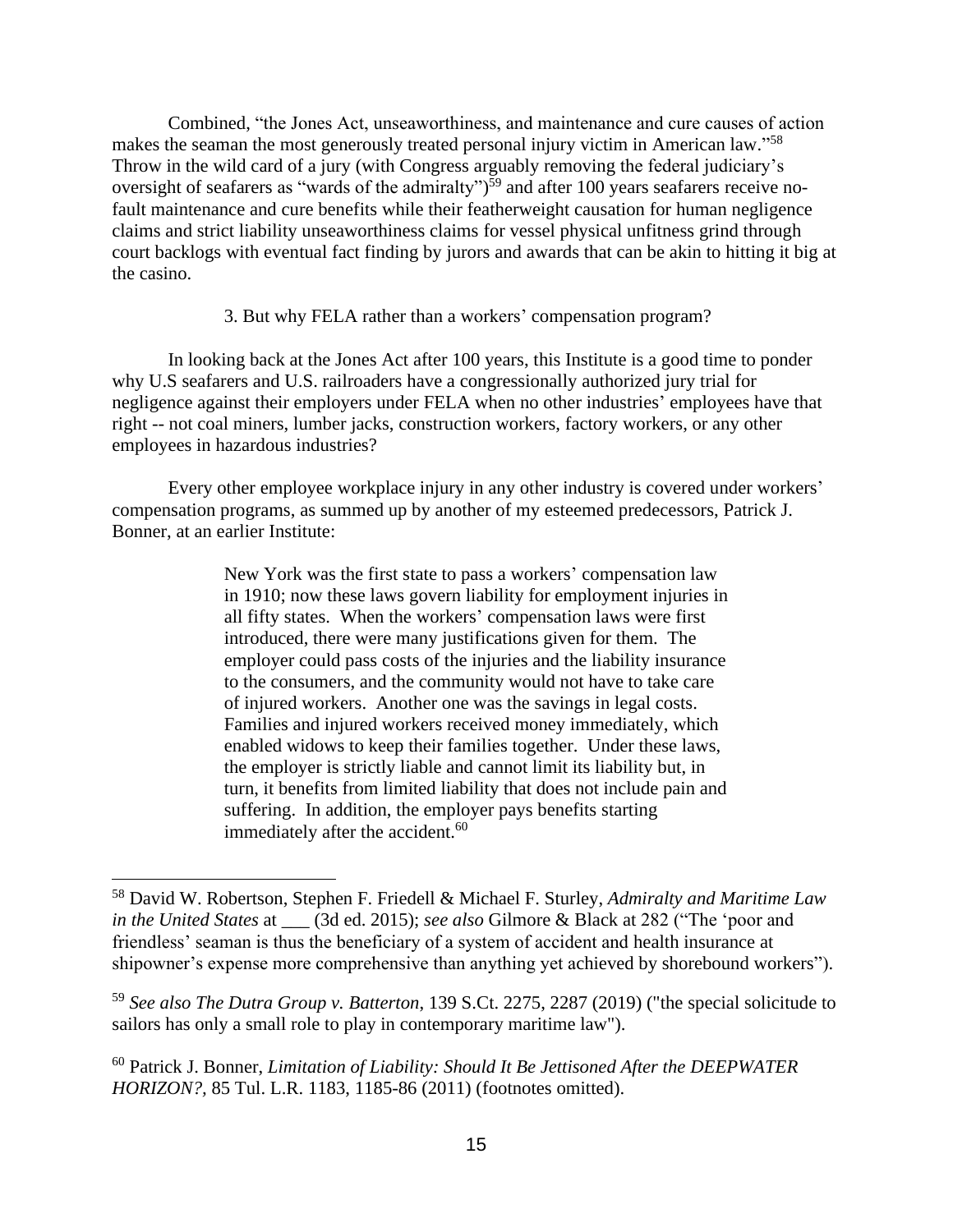So what in the early  $20<sup>th</sup>$  Century explains why, unlike any other industries, there is no statutory workers' compensation system for railroaders and seafarers? Yet even railroaders have nothing like no-fault maintenance and cure or strict liability unseaworthiness claims. *How did U.S. injured seafarers get this unique in all the world quiver of three arrows to aim at their employers in front of a jury?*<sup>61</sup> Why is it, as Professor Schoenbaum notes, that "no other worker in our society can invoke such powerful relief in the event of an industrial accident"?<sup>62</sup>

4. Gilmore & Black's oversimplification

Gilmore & Black's oversimplistic view, and the source for the conventional wisdom, was that the reason FELA got incorporated into Jones Act § 33 comes down to nothing more than Congressional laziness:

> Congress, when it passed the Jones Act, **apparently** did not want to waste any time on thinking about the special problems of maritime workers. As a thought-saving device, the draftsman hit on the **odd expedient** of incorporating another statute by reference.<sup>63</sup>

The absence of any  $\S 33$  printed Congressional record<sup>64</sup> documenting thoughtful deliberation no doubt played into Gilmore & Black's conclusory assertion.

However, the broader historical record suggests Gilmore & Black were too harsh; that Congress had indeed thought about "the special problems of maritime workers," albeit mistakenly; and found itself backed into a corner thanks to a Supreme Court decision that came down as the 1920 legislative deadline at summer recess loomed; so there are indeed rational explanations for § 33's FELA incorporation.

5. The Progressive Era

<sup>61</sup> U.S. Department of Labor, *Workmen's Compensation and the Protection of Seamen* at 45, H.R. Doc. No. 623, 79th Cong., 2d Sess. (1946) ("Nearly all foreign countries have enacted workmen's compensation laws which cover merchant seamen who have become ill or injured in the course of their employment or in the service of their vessels.") [hereafter Dept. of Labor 1946].

<sup>62</sup> Schoenbaum, 2 *Admiralty and Maritime Law* at 394.

<sup>63</sup> Gilmore & Black at 351 (emphasis added).

<sup>64</sup> This practitioner found nothing; *see Bach v. Trident Steamship Co*., 920 F.2d 322, 332 n.31 (5th Cir. 1991) (Brown, J. dissent: "The legislative history of the Jones Act [§ 33] is scarce indeed."); *see also* Papavizas, *Jones Act Story II* at 284 and n.353 (FELA was included in § 33 "without remark").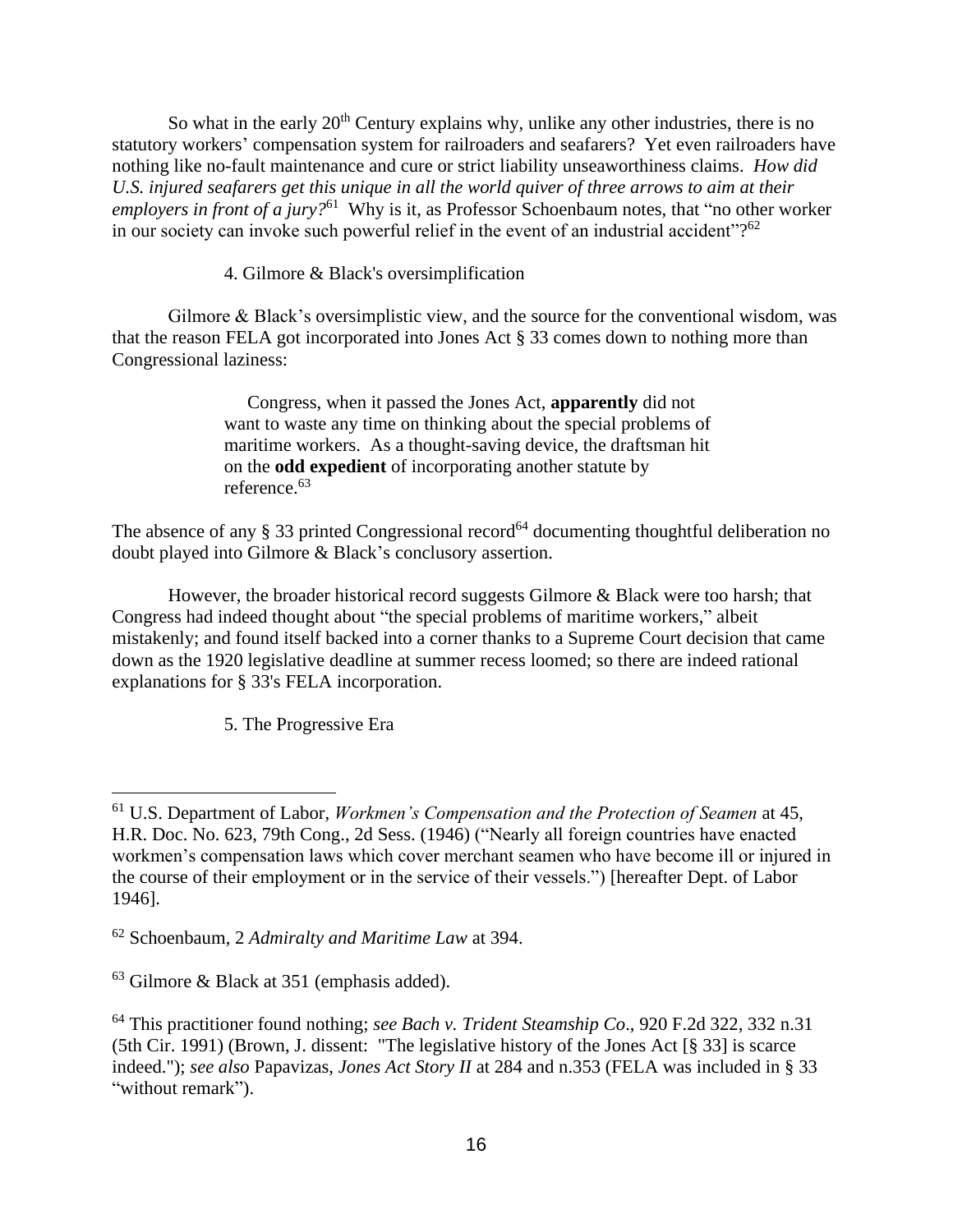It helps to appreciate that sweeping reforms and workers' compensation schemes were advancing in the U.S. during the late  $19<sup>th</sup>$  and early  $20<sup>th</sup>$  Centuries' Progressive Era.<sup>65</sup> But the railroad industry in particular stood out as a Progressive bull's-eye. "'[M]onopolistic' railroads controlled by 'robber barons' were not just an economic 'popular bogeyman' but also the source of hideous injuries such that the railroads' 'disregard for safety'" was widely criticized<sup>66</sup> and something on which Progressives, Trust Busters, and the public could all agree.

Following the 1887 creation of the Interstate Commerce Commission to regulate onerous railroad freight rates across the U.S., Congress followed with FELA in 1908 with its jury trial and negligence cause of action for railroader injury or death. It abolished the railroaders' common law bar to recovery for injuries caused by fellow-servants, establishing instead contributory negligence. 67

FELA was very much supported by "railroad brotherhoods" who saw themselves as "risk-taking hustlers" and "soldiers of capital," arguing that "complete prudence was a detriment in both soldiers and railroaders." They were not interested in workers' compensation scheduled payouts per injured body parts but instead wanted more respect for their dangerous jobs advancing the nation's economy. They preferred subjecting interstate railroads to juries and received the support of Congress,<sup>68</sup> which in any event had never created a worker's compensation program on a national scale.<sup>69</sup>

But on the seamen's front, the fellow-servant bar -- even to a captain's unnecessary death-defying orders -- remained alive and well due to *The OSCEOLA,* even though seamen often did not. Because they shipped out, it was harder to organize seamen into unions or brotherhoods like the railroaders. That largely was accomplished by a crusty Norwegian-American seaman, Andrew Furuseth, who was "[f]orefront in the fight for the betterment of seamen's working conditions" as "President of the International Seamen's Union and often called 'the Abe Lincoln of the sea.'"<sup>70</sup>

<sup>66</sup> *Id*. at 63.

<sup>67</sup> Apr. 22, 1908, c. 149, § 1, 35 Stat. 65; 45 U.S.C. § 51, § 53.

<sup>68</sup> John Williams-Searle, *Risk, Disability, and Citizenship: U.S. Railroaders and the Federal Employers' Liability Act,* 28 Disability Studies Quarterly, <https://dsq-ds.org/article/view/113/113> (2008).

<sup>69</sup> The first was the Longshoremen's and Harbor Workers' Compensation Act of 1927, Pub. L. No. 69-803, 44 Stat. 1424 (1927).

<sup>70</sup> Norris, § 30:3 at 327 n.17.

<sup>65</sup> Lawrence M. Friedman & Jack Ladinsky, *Social Change and the Law of Industrial Accidents*, 67 Colum. L. Rev. 50, 69-72, 78 (1967).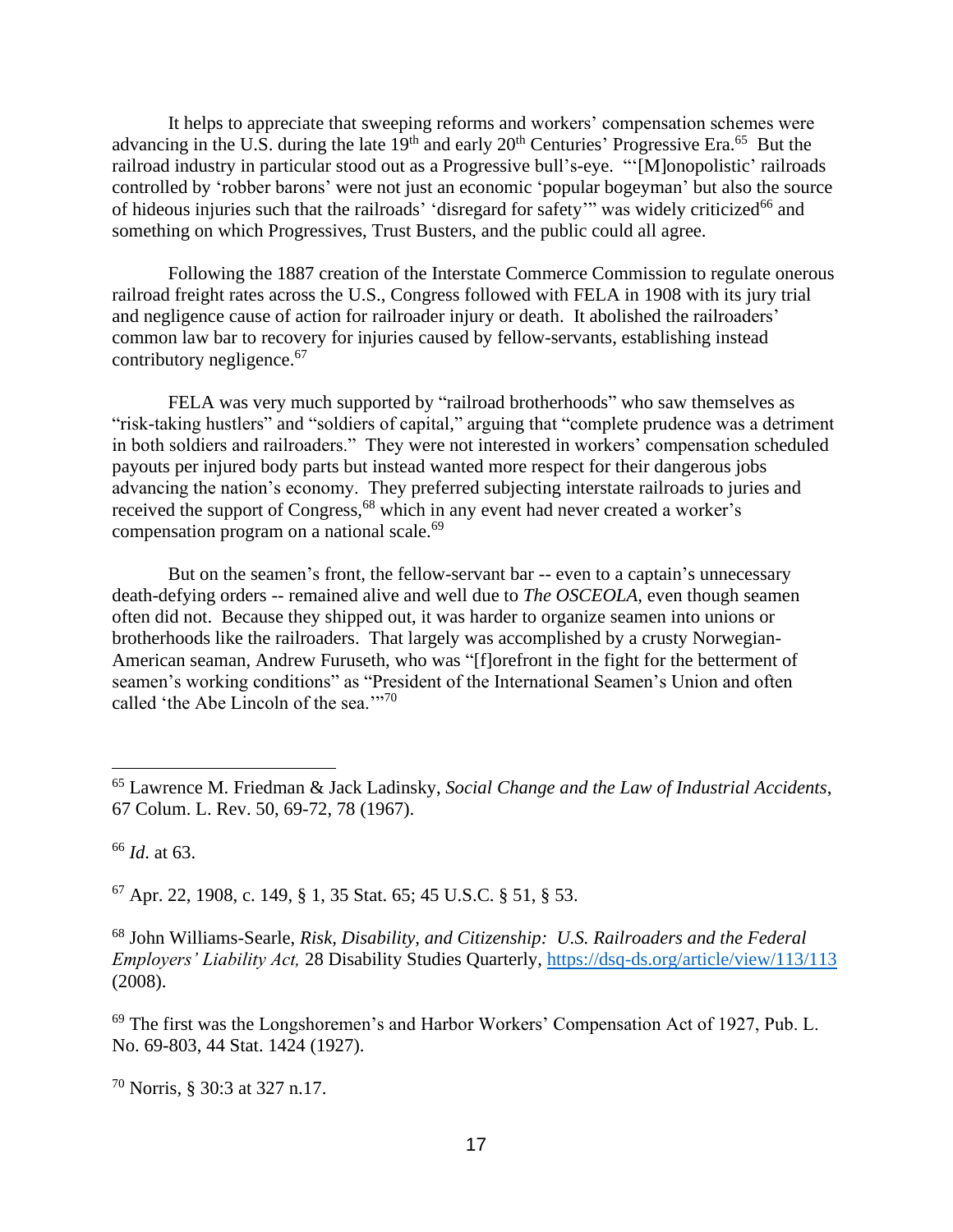As noted regarding *The OSCEOLA's* impact at an earlier Institute by another of my esteemed predecessors, John W. Sims:

> Dissatisfied with this limitation upon compensation, but uncertain as to what reforms would most benefit its members, the seamen's union alternately advocated a compulsory compensation system and a modified employer's liability system. Congress attempted to provide the latter in the 1915 Merchant Seamen's Act.<sup>71</sup>

Also known as the La Follette 1915 Seamen's Act after its sponsor, Progressive Senator Robert M. La Follette (R-WI), it was spurred by the TITANIC and forcefully lobbied by Furuseth.<sup>72</sup> It provided an assortment of humane legal improvements in the wretched life of a seaman, including increasing forecastle living space, abolishing imprisonment for desertion, and requiring a sufficient number of life boats. Importantly for our present purposes, its § 20 was Congress' first effort to overcome *The OSCEOLA* by abolishing the fellow-servant bar for seamen personal injury suits.<sup>73</sup>

Congress also hedged seamen's bets (in the same statute that removed wartime cabotage restrictions) with a 1917 substantive law amendment of the Judiciary Act of 1789 -- admiralty jurisdiction's familiar "savings to suitors clause" -- which we know as 28 U.S.C. § 1333(1). The amendment purported to alternatively allow the application of different states' various workers' compensation remedies for injured or deceased maritime workers, "so as to save to claimants the rights and remedies under the workmen's compensation law of any state."<sup>74</sup> The Senate Judiciary Committee report of that bill made clear that "the injured party, or his dependents, may bring an action in admiralty or submit a claim under the compensation plan" of any state.<sup>75</sup>

So the historical fact is clear, although not reported in the literature, that Congress did provide a broad maritime workers' compensation scheme, invoking state law, as an alternative to the suit it thought it had provided for seamen in § 20 of the La Follette 1915 Seamen's Act.

6. Congress got it wrong, twice: *Chelentis* and *Knickerbocker*

 $73$  38 Stat. 1164 (1915).

<sup>74</sup> "An act to amend sections twenty-four and two hundred and fifty-six of the Judicial Code, relating to the jurisdiction of the District Courts, so as to save to claimants the rights and remedies under the workmen's compensation law of any state," approved October 6, 1917." 40 Stat. 395, c. 97 (Comp. St. 1918, Comp. St. Ann. Supp. 1919, §§ 991 [3], 1233).

<sup>75</sup> 65th Congress, 1st Sess. Senate Report No. 139.

<sup>71</sup> Sims at 987.

<sup>72</sup> Hyman Weintraub, *Andrew Furuseth: Emancipator of the Seamen*, 119-32 (University of California Press, 1959) [hereafter Weintraub]; Gibson & Donovan at 116-17.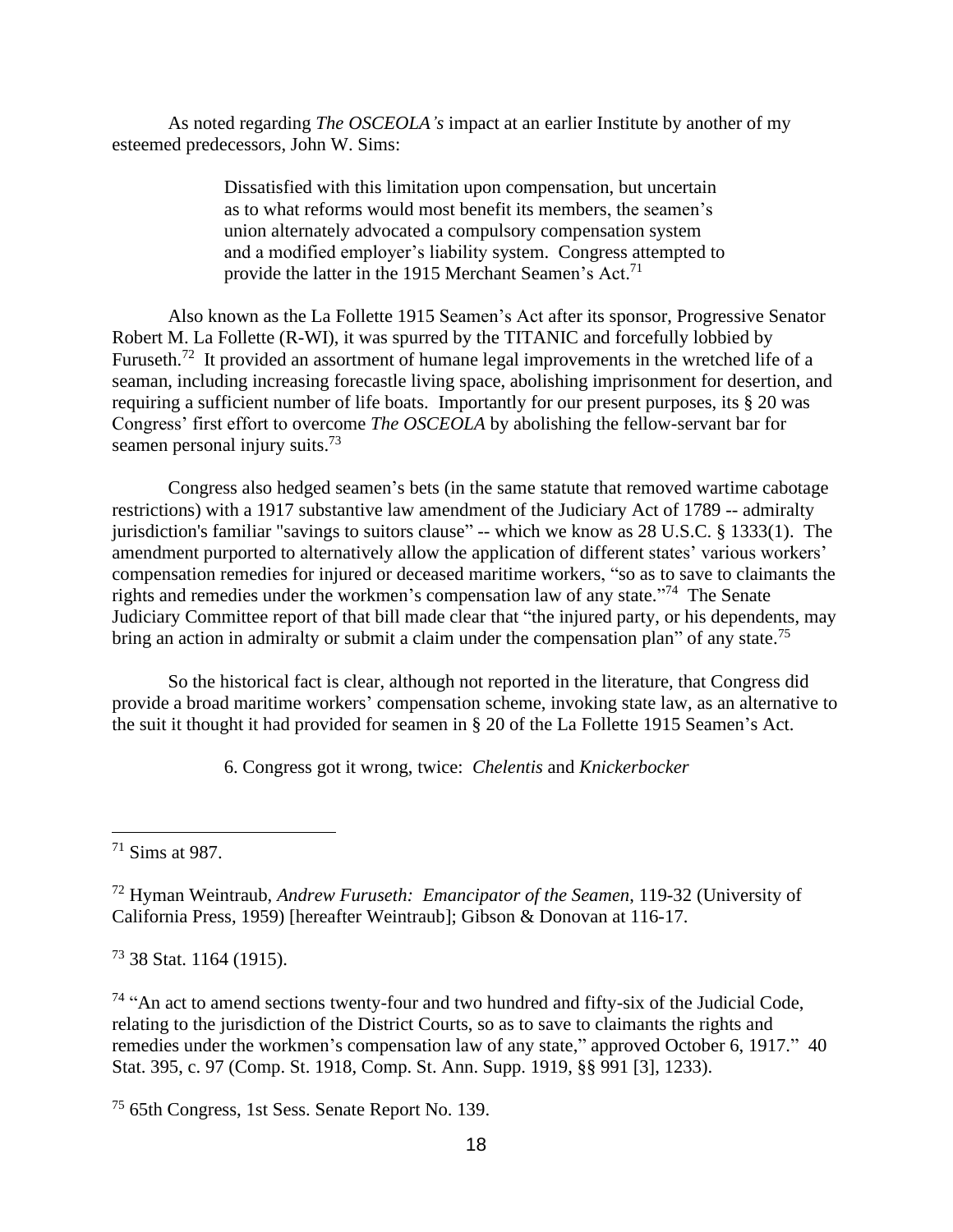But neither § 20 of the La Follette 1915 Seamen's Act nor the 1917 amendment of the saving to suitors clause met with success on review by the Supreme Court.

As held in 1918 by *Chelentis v. Luckenbach S.S.*, <sup>76</sup> even though § 20 may have abolished the fellow-servant bar, neither § 20 nor anything else in maritime law created a seaman's affirmative cause of action for negligence. Thus the seaman's remedy hoped for under § 20 of the La Follette 1915 Seamen's Act in order to overcome *The OSCEOLA* rang hollow.<sup>77</sup>

But *Chelentis,* which is emphasized in the literature as the precipitating reason for FELA's incorporation into § 33,<sup>78</sup> is at best only half of the FELA incorporation story. The much more proximate case, two years after *Chelentis,* was the Supreme Court's 1920 *Knickerbocker Ice Co. v. Stewart*<sup>79</sup> decision.

*Knickerbocker* considered a New York State workers' compensation claim for a bargeman's falling off and drowning in the Hudson River. The Court struck down the amendment to the savings to suitors clause invoking various state workers' compensation remedies as contrary to uniformity:

> the enactment is beyond the power of Congress. Its power to legislate concerning rights and liabilities within the maritime jurisdiction, and remedies for their enforcement, arises from the Constitution…to commit direct control to the federal government, to relieve maritime commerce from unnecessary burdens and disadvantages incident to discordant legislation, and to establish, so far as practicable, harmonious and uniform rules applicable throughout every part of the Union.

 …To say that, because Congress could have enacted a compensation act applicable to maritime injuries, it could authorize the states to do so, as they might desire, is false reasoning. Moreover, such an authorization would inevitably destroy the harmony and uniformity which the Constitution not only contemplated, but actually established.<sup>80</sup>

<sup>78</sup> Gilmore & Black at 326 (wrongly claim *Chelentis* "goaded" Congress to enact Jones Act § 33).

<sup>79</sup> 253 U.S. 149 (1920).

<sup>80</sup> *Id.* at 164.

<sup>76</sup> 247 U.S. 372 (1918).

<sup>77</sup> Sims at 987-88.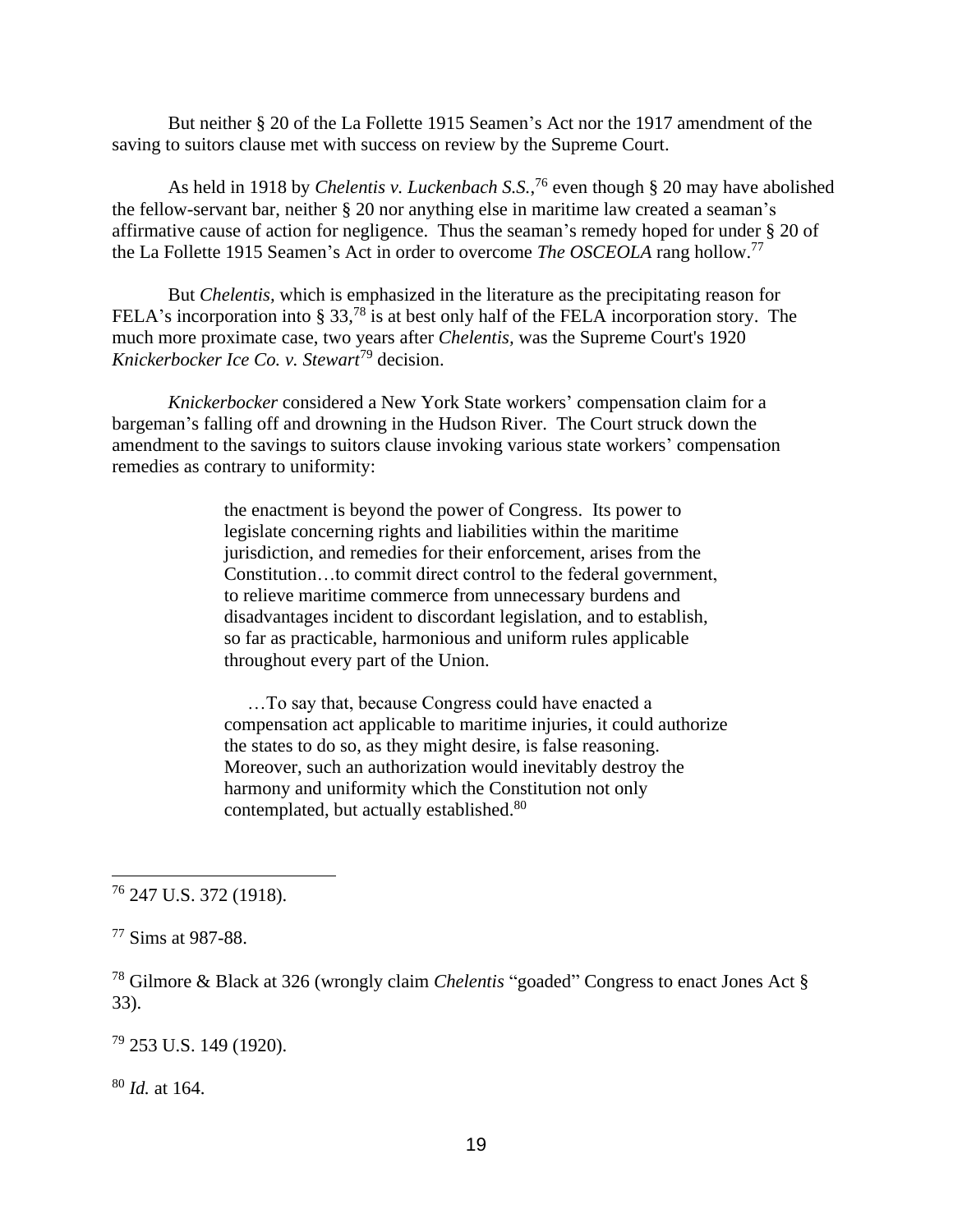With *Chelentis* in 1918 having jettisoned Congress' hollow termination of the fellowservant bar for seamen, and now with *Knickerbocker* in 1920 striking down Congress' attempt at alternately providing seamen and other maritime workers remedies under state workers' comp schemes, seamen regressed to skimpy 1903 *OSCEOLA* remedies despite having bravely served our country's merchant marine during World War I.

7. The Management-Labor Deal: Jones Act ships needed Jones Act seamen

After the war seamen wages had also been regressing, creating a volatile labor situation, and setting off successful seamen's strikes in 1918 and a bigger one in 1919. With the ongoing "Red Scare" of socialism the Shipping Board became deeply worried that with the seamen's international contacts they could quickly radicalize.<sup>81</sup>

 Staunching seamen's union dissension was critical in order to sufficiently crew the warenlarged merchant fleet the U.S. government wanted to unload to the private sector. Who would buy those ships if there were no seamen willing to crew them? With those concerns in mind, during the spring of 1920 there was a window of amiability in labor relations, with the Shipping Board and vessel interests publicly recognizing the "cooperation of their crews was essential to the successful prosecution of the industry" and expressing a willingness to make "every possible improvement in the conditions of seafaring life."<sup>82</sup>

So *Knickerbocker's* timing with its setback of seamen remedies must have rattled Senator Jones and others working on finalizing merchant marine legislation: Decided May 17, 1920 *Knickerbocker* left a scant three weeks before summer recess, just as what would be the Merchant Marine Act of 1920 was coming together for the earlier referenced, anticipated signature by President Wilson before Congress adjourned.

With little time to come up with a solution to fill the new seamen's injury compensation hole, gunning for new merchant marine legislation before summer, and gun shy about what the Supreme Court might do to its next try, Congress was squarely faced with concocting either its own first ever federal workers' compensation scheme (which *Knickerbocker* clearly invited) or again dealing with § 20 of the La Follette 1915 Seamen's Act in another attempt to overcome *The OSCEOLA*.

*Knickerbocker* thus set up a classic 20th Century management-labor accommodation. According to Furuseth's biographer, in an effort "[t]o obtain the seamen's support or at least their silent consent…several sections were added to the [1920] Merchant Marine Act to strengthen and clarify the [1915] Seamen's Act," with "the most important section enables and ling] the

<sup>81</sup> Labaree at 543.

<sup>82</sup> Joseph P. Goldberg, *The Maritime Story: A Study in Labor-Management Relations* at 90-92 (Harvard University Press, 1958) (*quoting* the shipowners' *Marine Journal)*.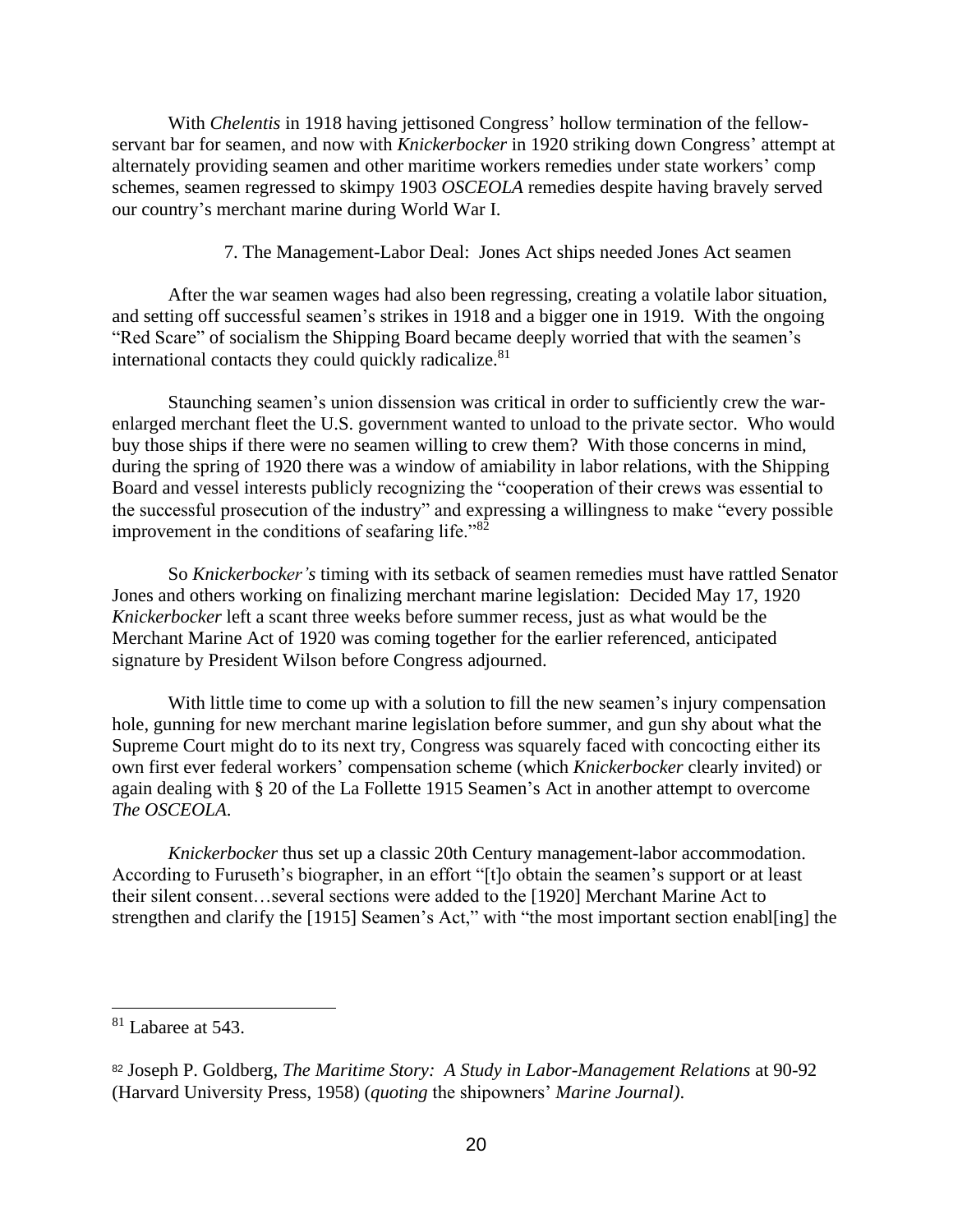seamen to sue for personal injury...under provisions similar to existing railway labor legislation."<sup>83</sup>

As a pragmatic solution, a seaman's injury provision quickly tacked on at the end of the merchant marine bill, incorporating another federal statute with interstate application to satisfy uniformity, and which itself had already been deemed constitutional by the Supreme Court, <sup>84</sup> must have been an attractive and safe plug to fill the hole created by *Knickerbocker*<sup>85</sup> and *Chelentis* before it, so that the rest of the legislation could keep steaming ahead.

#### 8. Railroad crossings

Thus § 33's drafters' stopping to look both ways at the railroads as another interstate transportation industry which could also supply a constitutional seamen's remedy was cautious and not just lazy as previously assumed. There were even some textual crossovers between FELA and Jones Act § 27 almost begging for the former's incorporation into § 33: Not only did FELA apply to injured railroaders who happened to be working on "boats, wharves, or other equipment" but § 27 itself refers to railways (and § 28, although never implemented, refers to rail rates).

Indeed, shipping and railroad connectivity (we call it intermodalism today) was articulated in *The New York Times* on June 21, 1920 by none other than Senator Jones:

> …Senator Wesley Jones of Washington, Chairman of the Senate Commerce committee, today vigorously defended the Jones Shipping Bill, which was passed in the closing days of Congress and signed by President Wilson on June 5….

 'Not only should our railroads and internal waterways be most closely connected,' said Mr. Jones, 'but our railroads and overseas shipping lines should be brought into the closest cooperation. Our railroads should as nearly as possible be continued across the seas to foreign markets.'86

<sup>85</sup> *See* Dept. of Labor 1946 at 51 (Following *Knickerbocker* in May 1920, "The State workmen's compensation acts were, therefore, definitely inapplicable to maritime workers. A few weeks later, Senator Jones (State of Washington) introduced a bill amending section 20 of the Seamen's Act. The bill was passed and became law on June 5 of the same year.").

<sup>86</sup> *Urges US to Fight for American Ships*, The New York Times*,*  <https://timesmachine.nytimes.com/timesmachine/1920/06/21/96357812.pdf> (June 21, 1920).

<sup>&</sup>lt;sup>83</sup> Weintraub at 165-66. Unfortunately, the biographer does not explain why Furuseth opposed the entire Merchant Marine Act of 1920 "as wrong in principle."

<sup>84</sup> *Mondou v. NY, N.H. & H. R. Co*., 223 U.S. 1 (1912).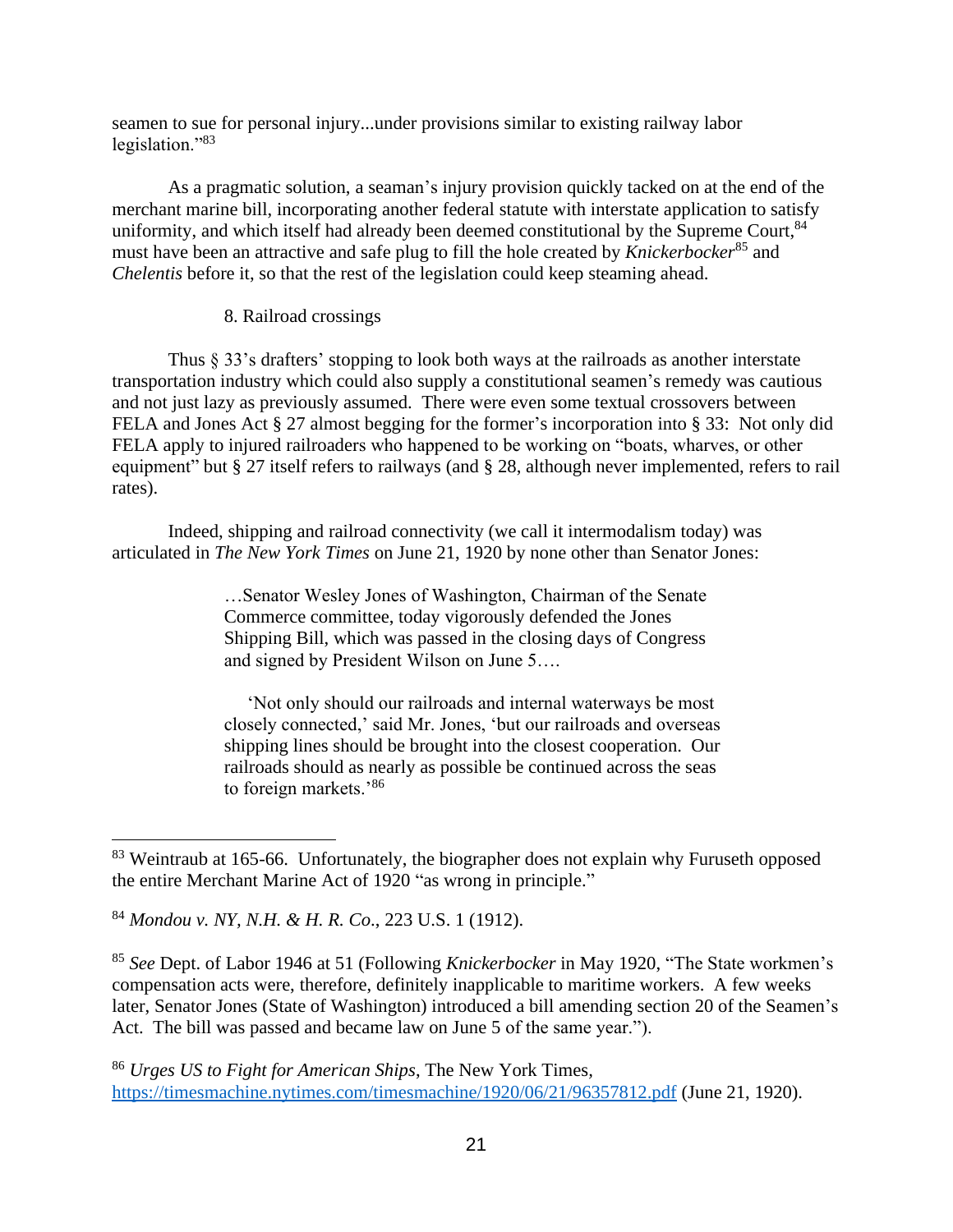Finally, FELA-infused Jones Act § 33 arguably reflects a widespread realization that an industrial accident on land is bad enough but when it occurs at sea the horror can be much worse. Did flogging and other seamen indignities on top of their already dangerous exposure to the perils of the sea engender a sympathy for seamen, like the railroaders earlier? Twelve years after the Jones Act was enacted, Justice Cardoza indicates just this as a valid policy reason behind § 33:

> The conditions at sea differ widely from those on land, and the diversity of conditions breeds diversity of duties…. 'The master's authority is quite despotic, and sometimes roughly exercised, and the conveniences of a ship out upon the ocean are necessarily narrow and limited.' Out of this relation of dependence and submission there emerges for the stronger party a corresponding standard or obligation of fostering protection.<sup>87</sup>

In sum, absent any printed legislative history one way or another, in the immediate wake of *Knickerbocker*<sup>88</sup> Senator Jones and other Jones Act drafters can nevertheless be seen as having practical economic and political reasons for incorporating FELA into § 33 to amend § 20 of the La Follette 1915 Seamen's Act. Contrary to Gilmore & Black, doing so was not just a thoughtless "odd expedient."

In any event, whether by design or not, right or wrong, § 33 seamen negligence suits against their employers before a jury were added to the same legislation as § 27 domestic shipping cabotage protections and both are now known independently as *the* Jones Act.

Neither section has done the other any favors.

### IV. HAS THE JONES ACT ACCOMPLISHED ITS GOALS*?*

In launching this Institute's discourse, this article is an initial effort to compare and contrast the Jones Act's goals with its effects after 100 years. There was no preconceived *pro-*Jones Act or *con-*Jones Act economics or politics influencing this practitioner who over the

*<sup>87</sup> Cortes v. Baltimore Insular Line, Inc*., 287 U.S. 367, 377 (1932) (citations omitted).

<sup>88</sup> The MLA had its own concerns with *Knickerbocker*, which was decided just after the MLA Spring 1920 Meeting. *See* MLA Hist. Doc. 96. At the next MLA Fall 1920 Meeting, "the socalled Jones Bill" was discussed and *Knickerbocker* was addressed as "a matter of special interest to the Association" which "[a]fter some discussion" adopted a resolution "to consider legislation designed to provide workmen's compensation…in respect of seamen, stevedores, longshoremen, workers in shipyards, and maritime laborers generally." MLA Hist. Doc. 99. But by then Jones Act § 33 had already become law. The United States Shipping Board also worked on drafting "a Federal seamen's compensation bill as a result of the decision of the Supreme Court in *Knickerbocker*." *Fourth Annual Report of the United States Shipping Board,* 66th Cong. H.R. Doc. 887 at 25 (June 30, 1920). Whether that drafting was before or after Jones Act § 33 was enacted and whether the drafting was ever completed is not clear from the cited documents.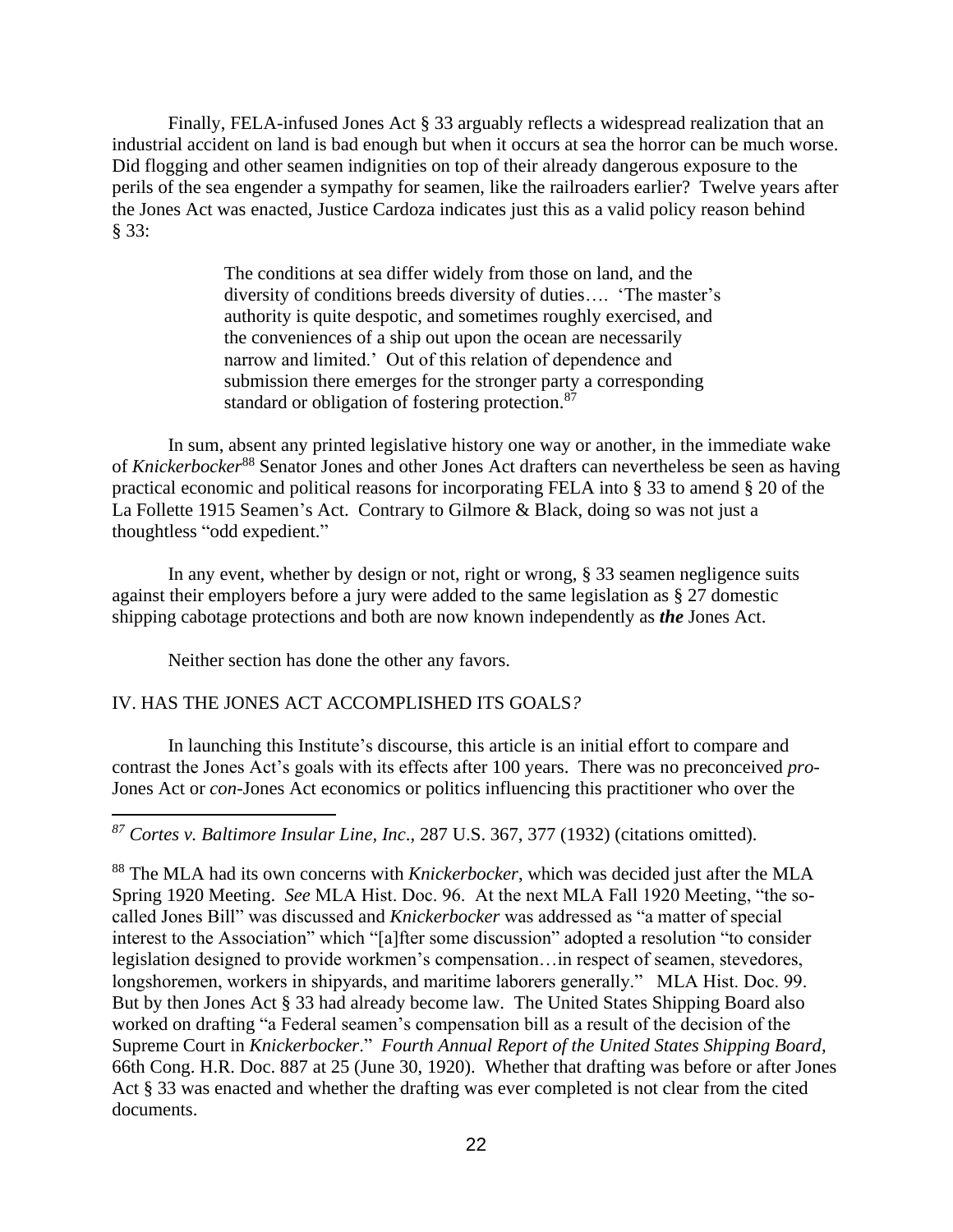decades has taken Jones Act cabotage and Jones Act negligence/jury as givens -- deeply entrenched and likely immutable U.S. statutory maritime law.

After 100 years, some strongly like the Jones Act,  $89$  some strongly dislike it,  $90$  but the prospects of any statutory revision to either section of the Jones Act is unrealistic with our

[https://professionalmariner.com/amp-support-in-washington-for-jones-act-never-](https://professionalmariner.com/amp-support-in-washington-for-jones-act-never-higher/?mc_cid=0a6e0b5512&mc_eid=4864ab7375)

[higher/?mc\\_cid=0a6e0b5512&mc\\_eid=4864ab7375](https://professionalmariner.com/amp-support-in-washington-for-jones-act-never-higher/?mc_cid=0a6e0b5512&mc_eid=4864ab7375) (Feb. 24, 2022) ("support for the Jones Act in Congress and in the executive branch are at record highs, for all the usual reasons plus the American domestic industry's performance during the supply chain crisis as well as the emergence of China as a maritime superpower"); Offshore Marine Service Association, <https://offshoremarine.org/page/JonesAct> (last visited Feb. 20, 2022) ("OMSA works to ensure that elected and government officials understand the…[b]enefits of the Jones Act" for national security, homeland security, and economic security);

[https://www.defensenews.com/opinion/commentary/2020/06/05/why-the-jones-act-is-still](https://www.defensenews.com/opinion/commentary/2020/06/05/why-the-jones-act-is-still-needed-100-years-later/)[needed-100-years-later/](https://www.defensenews.com/opinion/commentary/2020/06/05/why-the-jones-act-is-still-needed-100-years-later/) (June 5, 2020) (two Republican and two Democratic U.S. Senators: "few could have predicted how vital it would become to our national security and economic prosperity a full century later -- especially during a pandemic").

 $90$  Free market Jones Act § 27 protectionist critics include the late Senator John S. McCain, Michael Cavanaugh, [https://www.hklaw.com/en/insights/publications/2017/08/sen-mccains](https://www.hklaw.com/en/insights/publications/2017/08/sen-mccains-new-jones-act-repeal-effort-not-likely)[new-jones-act-repeal-effort-not-likely](https://www.hklaw.com/en/insights/publications/2017/08/sen-mccains-new-jones-act-repeal-effort-not-likely) (Aug. 30, 2017); Peter C. Earle, American Institute for Economic Research, [https://www.aier.org/article/to-fix-the-shipping-crisis-start-by-repealing](https://www.aier.org/article/to-fix-the-shipping-crisis-start-by-repealing-the-jones-act/)[the-jones-act/](https://www.aier.org/article/to-fix-the-shipping-crisis-start-by-repealing-the-jones-act/) (Oct. 25, 2021) (Jones Act's "effects have included stifling competition, the creation of an oligopoly, and consequent effects on shipping prices," particularly for Hawaii and Puerto Rico); Mark J. Perry, American Enterprise Institute, [https://www.aei.org/carpe-diem/the](https://www.aei.org/carpe-diem/the-time-is-past-due-to-end-the-outdated-protectionist-relic-known-as-the-jones-act/)[time-is-past-due-to-end-the-outdated-protectionist-relic-known-as-the-jones-act/](https://www.aei.org/carpe-diem/the-time-is-past-due-to-end-the-outdated-protectionist-relic-known-as-the-jones-act/) (Aug. 10, 2018); Colin Grabow et al, CATO Institute, [https://www.cato.org/publications/policy](https://www.cato.org/publications/policy-analysis/jones-act-burden-america-can-no-longer-bear)[analysis/jones-act-burden-america-can-no-longer-bear](https://www.cato.org/publications/policy-analysis/jones-act-burden-america-can-no-longer-bear) (June 28, 2018) ("The Jones Act has wreaked havoc on the U.S. economy. After nearly a century of enduring its burdens, it is time to repeal the law"); The Heritage Foundation, [https://www.heritage.org/trade/commentary/deep](https://www.heritage.org/trade/commentary/deep-six-the-jones-act)[six-the-jones-act](https://www.heritage.org/trade/commentary/deep-six-the-jones-act) (Oct. 13, 2017) ("Far from saving our merchant marine, the Jones Act helped drive it from the seas"). There was criticism that 46 U.S.C. § 50101(a)(4)'s objective that the U.S. merchant marine have the "best-equipped, safest" ships fell short following the 2015 EL FARO sinking and 33 deaths. *See, e.g.,* Frittelli at 17. There is also criticism regarding Jones Act negligence/jury suits against employers. *See, e.g,* Dennis W. Nixon, *Marine Insurance and World Shipping*, United States Shipping Policies and the World Market, 215 at 228 (William A.

<sup>&</sup>lt;sup>89</sup> Jones Act advocates include U.S. "seafarers, union members, shipbuilders, and pro-defense groups," Ira Breskin, *The Business of Shipping* 36 (9th ed. 2018) [hereafter Breskin]; American Waterways Operators, <https://www.americanwaterways.com/issues/jones-act> (last visited Feb. 20, 2022) ("The U.S. tugboat, towboat and barge industry comprises the largest segment of America's Jones Act fleet of 40,000 vessels. AWO strongly supports the Jones Act as a commercial and public policy success and as the statutory foundation of the American maritime industry. The nation's domestic maritime industry supports 650,000 American jobs and provides \$154 billion in economic output."); American Maritime Partnership,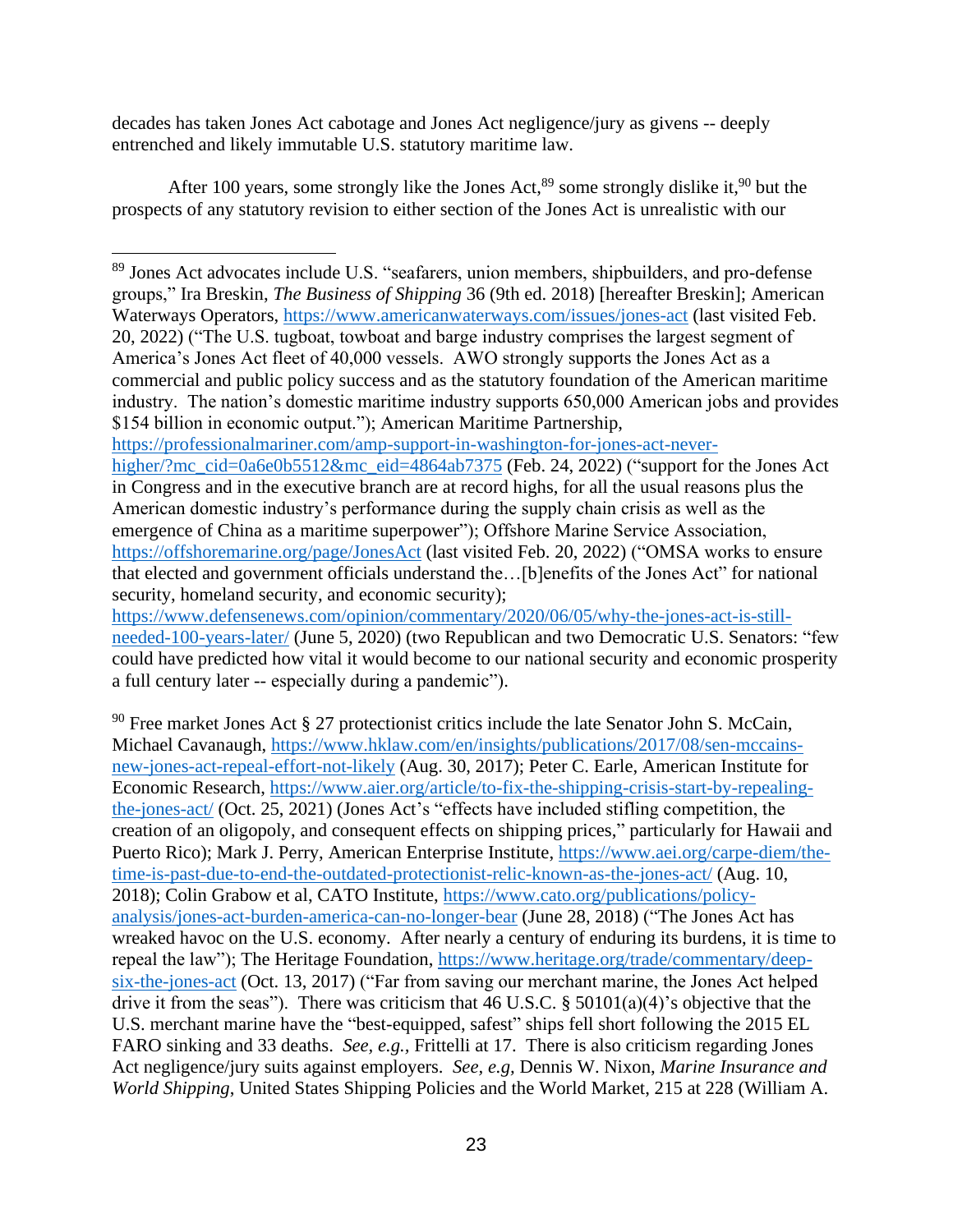Nation facing a raft of problems in every sphere, and a divisive Congress unable to focus on much beyond criticism of the other political party.

Nevertheless, we need to ask during this Institute, has the Jones Act been successful after 100 years?

## *A. Not When Each Jones Act Section Deflates the Other*

This dispassionate assessment of the Jones Act's implementation as of 2022 views in retrospect that its most protectionist in the world cabotage exclusion of foreign vessels under 46 U.S.C. § 55102 and its most generous in the world seafarer tort package under 46 U.S.C. § 30104 with a jury trial have contradicted each other, contributing ironically to a decline in numbers of both U.S.-flag ships and U.S. seafarers -- the opposite intention of the managementlabor deal struck by the Jones Act and its two sections' goals.

## 1. Jones Act cabotage decreases Jones Act seafarers

First, 100 years after the post-World War I glut of government merchant ships was unloaded to the private sector -- during the era of Jones Act cabotage protectionism -- investment in U.S. flag shipping sank<sup>91</sup> which concomitantly sank Jones Act seafarer employment,<sup>92</sup> the antithesis of seafarer protection.

As an example: In order to comply with 46 U.S.C. § 55102 cabotage requirements and obtain a USCG coastwise endorsement, a ship must be U.S.-built. But U.S. shipyards are much more expensive than foreign shipyards. And that ship must be U.S.-crewed. But U.S. seafarers

 $92$  Roland, App. C (steady decline in "Seafaring Shipboard Jobs" from 1950 (57,250) to 1999 (10,458); DOT, *Maritime Goals* at 9 ("the size of the U.S.-flag commercial fleet has fallen over time…. As large U.S.-flag commercial vessels have left the fleet…further decline of the mariner workforce increases the risk of not having a sufficient number of mariners with appropriate experience and credentials to support sustained operations of more than six months by the full U.S. Government surge sealift fleet, U.S. Government non-surge fleet, and U.S.-flag commercial fleet during a wartime emergency."); Frittelli at 20 ("The shrinking size of the U.S. mariner pool puts in doubt its ability to sufficiently crew a reserve fleet").

Lovett ed., 1996) ("There is no longer any rational basis for distinguishing between the rights of seamen and all other workers who are compensated through a no-fault system with scheduled recoveries") [hereafter Lovett].

<sup>91</sup> Jeremy Greenwood & Emily Miletello, *Op-Ed: The U.S. Needs More Merchant Ships to Counter China,* <https://www.maritime-executive.com/author/jeremy-greenwood> (Nov. 5, 2021) (if Jones Act coastwise endorsement is not sought, U.S. investors can save millions of dollars registering ships in another country's open registry, avoiding high U.S. building/repair/labor/ operations/tax costs, reducing U.S. commercial shipbuilding capacity and U.S.-flag merchant marine tonnage) [hereafter Greenwood & Miletello]; Gibson & Donovan at 7, 209, 225, 299- 300, 304.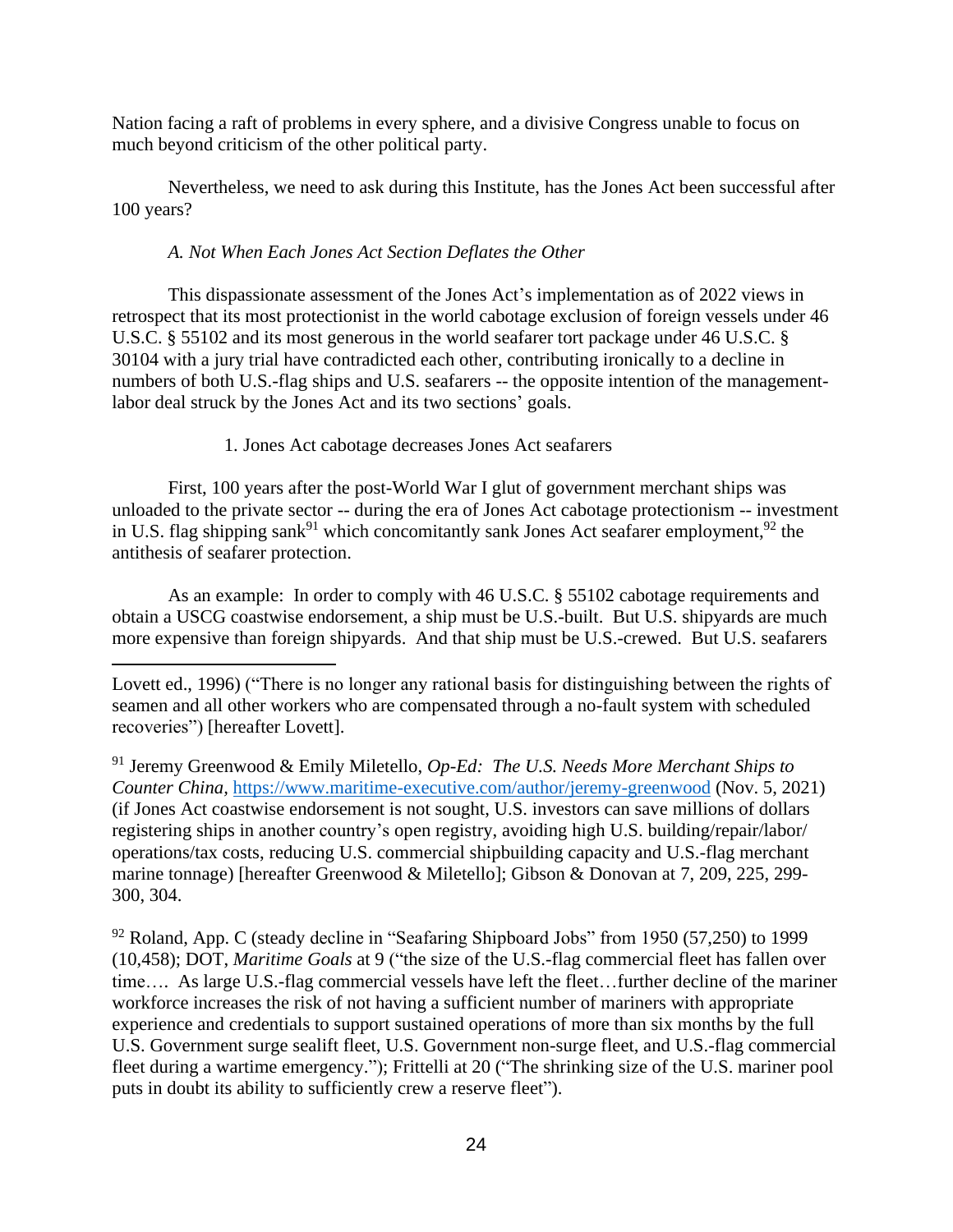are much more expensive than foreign seafarers.<sup>93</sup> So even before that ship's first voyage those two cabotage requirements are very costly hurdles for a would-be U.S. owner. If that would-be owner decides it's not worth entering the race, a U.S.-flag vessel is not built, not operated, and U.S. seafarers are not employed.

As a graphic example, here is the decline in numbers of Jones Act oceangoing, selfpropelled, cargo-carrying vessels of 1,000 gross tons or more. Actually, this decline is even more alarming than depicted since the U.S. Real Gross Domestic Product has grown tenfold over the same time:<sup>94</sup>

<sup>93</sup> *See* nn.104-105 and accompanying text, *infra*.

<sup>94</sup> [https://fred.stlouis.org/seriesGDPC 1](https://fred.stlouis.org/seriesGDPC%201) (March 9, 2022).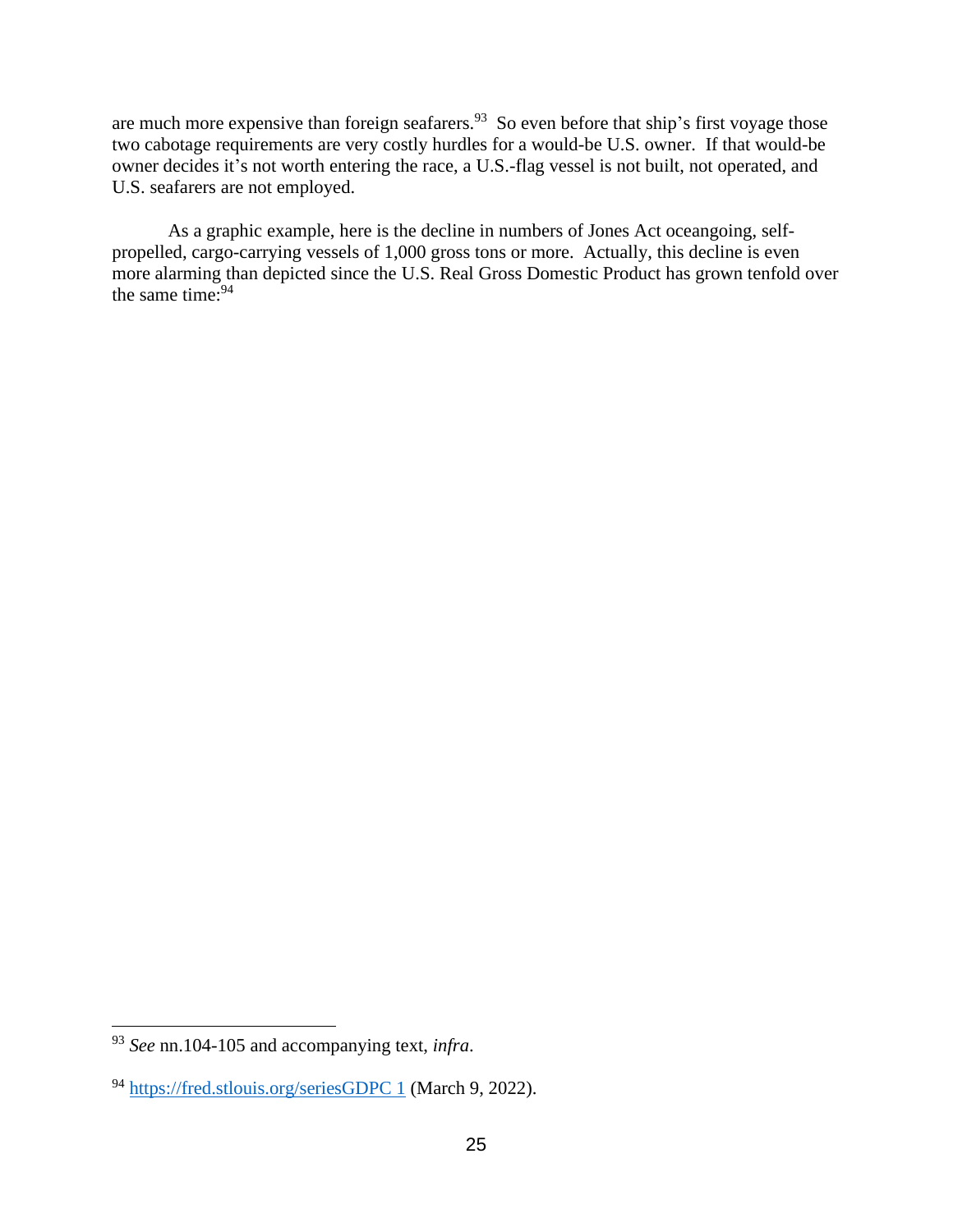### *Jones Act Oceangoing Ships Since 1950*<sup>95</sup>



Source: CRS using data from U.S. Maritime Administration (MARAD). Note: DWT=deadweight tonnage, a measure of ship cargo capacity.

As a third example, today Military Sealift Command ships owned by the U.S. government are the single largest employer of Jones Act seafarers, as opposed to private sector

<sup>&</sup>lt;sup>95</sup> Frittelli, Figure 1 and 13-15 ("The Jones Act oceangoing fleet, in particular, has certain shortcomings compared to the merchant fleet desired by the drafters of the 1920 act as they described it in the…statement of U.S. maritime policy…. As of March 2018, there were 99 oceangoing ships in the Jones Act-compliant fleet, employing about 3,380 mariners…. While domestic ships are carrying fewer tons of freight today than they did in the 1950s, their most direct competitors, railroads and pipelines, are carrying more. Domestic ships have lost market share to land modes even though ships have certain economic advantages. Ocean carriers do not need to acquire and maintain rights-of-way like railroads and pipelines. They can move much more cargo per trip and per gallon of fuel than trucks and railroads. Although ships are slower than truck and rail modes, many shippers are willing to sacrifice transit time for substantially lower costs, as long as delivery schedules are reliable. The oceangoing Jones Act fleet is almost entirely engaged in domestic trade routes where overland modes are not an option, serving Alaska, Hawaii, and Puerto Rico. In other words, it operates in markets where shippers have little alternative. The Jones Act appears to have preserved a nucleus of a U.S. maritime industry, but not to have fully attained its stated goal of having a U.S. merchant marine 'sufficient to carry the waterborne domestic commerce'" under 46 U.S.C. § 50101(a)(1)) (footnotes omitted).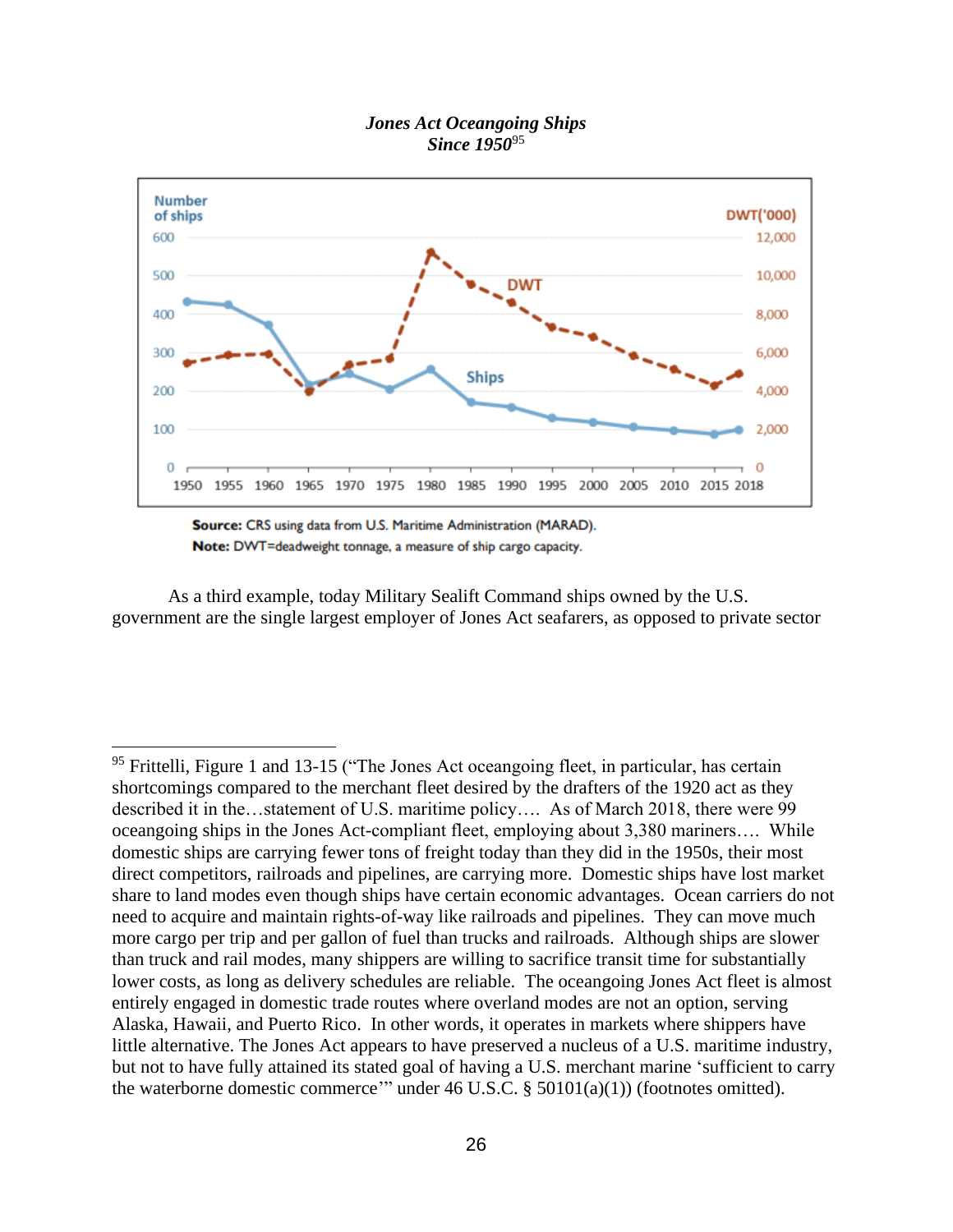shipowners.<sup>96</sup> This is contrary to the Merchant Marine Act of 1920's intended "disposition" of the post-World War I glut of ships to private "citizens of the United States" so as to get the government largely out of the merchant marine business, only to supplement the commercial fleet as needed.

2. Jones Act negligence/jury suits deter investment in U.S. shipping

 Second, and *vice versa*, the exposure to Jones Act 46 U.S.C. § 30104 personal injury or death negligence/jury suits (combined with claims for unseaworthiness and maintenance and cure) brought against seafarer employers discourages investment in U.S.-flag shipping. In protecting U.S. seafarers with this most generous quiver of remedies at a high insurance cost

<sup>96</sup> Frittelli at 20-21 (2019: U.S. Military Sealift Command owned 120 ships employing 5,576 civilian federal employee Jones Act seafarers); *see also* Roland at 278 n.6 (government merchant fleet perhaps larger than aggregate commercial fleet).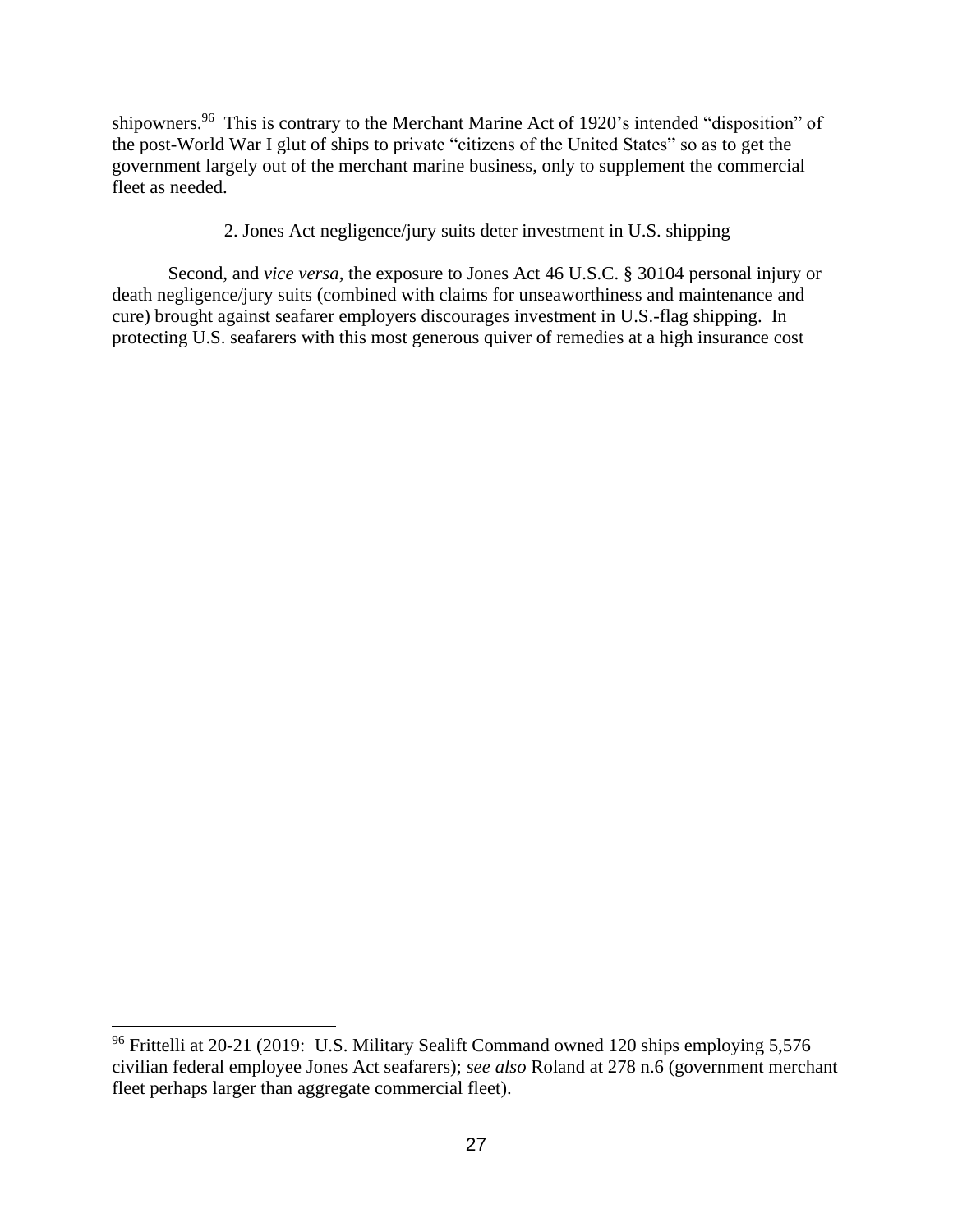compared to the rest of the world's seafarers,  $97$  Jones Act negligence/jury causes of action have helped sink the U.S.-flag fleet over time.<sup>98</sup>

3. And both sections have failed to sustain a foreign U.S. merchant fleet

<sup>&</sup>lt;sup>97</sup> Recent requests for detailed data on Protection & Indemnity ("P&I" or third-party liability coverage) premium rates and seafarer claims from domestic and international marine insurers were unsuccessful, although the number and value of U.S. seafarer injury and death claims as greatly exceeding the rest of the world was well-documented in a 1992 UK P&I Club study, *see* Robert Force, *U.S. Tort Law Problems*, Lovett, 191 at 206-211, as were the highest in the world P&I premiums for U.S.-flag vessels due to Jones Act tort liability, *see* Nixon, *Marine Insurance and World Shipping*, Lovett at 224, 228. More generally, including seafarer and other personal injury claims, a recent American Club study documents a meteoric rise in the cost per U.S. claim as compared to the rest of the world, with U.S. claims soaring beyond the rising costs of medical care and the Consumer Price Index, resulting in increased premiums. M. McCafferty, "Social Inflation: Fact or Fiction?" *The Marine Insurer* (March 2022). Anecdotally, international marine insurers continue shock and frustration at unpredictable and excessive U.S. jury verdicts with no caps on recoveries (fueled by the contingent fee system, attorney advertising, and litigation financing) in what they increasingly view as an unsustainable litigation ecosystem which conceivably could result in their pulling out of the U.S. P&I market. Somewhat reminiscent was the 1980's U.S. fishing industry "insurance crisis" following major losses, *see* Patrick Dillon, *Lost at Sea: An American Tragedy* (The Dial Press, 1998) (sibling fishing vessels AMERICUS and ALTAIR lost same day 1983 in the Bering Sea with 14 deaths), compounded by Gloucester, MA scuttlings, *see* Dudley Clendinen, "As Fishing Industry Changes Risk and Loss Seem to Grow," *The New York Times* (Dec. 10, 1984); Richard Weissmann, "Insurance Costs Trouble Fishermen," *The New York Times* (Feb. 9, 1986) ("proposals call for amending the Federal statute known as the Jones Act, which guarantees seamen's rights, so that fishermen suffering minor injuries cannot sue the boat owner"); *see generally* Force, *U.S. Tort Law Problems*, Lovett at 210-11 ("Both insurance underwriters and fishing vessel owners have referred to the Jones Act as the 'root of the insurance-cost problem.'").

<sup>&</sup>lt;sup>98</sup> *Id.* at 191-92 (in addition to high labor costs and lack of government subsidies "operators of United States flag vessels are also subject to operating costs imposed by a tort liability regime which are more onerous than those experienced by owners of foreign flag vessels.... [T]he costs imposed on the various United States shipping and related maritime industries for liability in cases of injury or death to seamen and other maritime workers are much greater than those incurred by comparable industries in other countries and, to the extent that these costs are borne directly or indirectly by United States shipowners, they contribute in some measure to the noncompetitive position of the United States fleet"); William A. Lovett, *Realistic Maritime Renewal*, Lovett, 299 at 304 ("Unusually heavy personal injury tort expenses are a special burden for shipping companies using U.S. domestic labor…. These heavy tort liability burdens add to the incentives for U.S. shipping companies to adopt flags of convenience, or otherwise find less expensive registries. Thus, unusually expensive labor-tort liability protection regimes have the effect of helping to drive shipping activities into less expensive regimes.").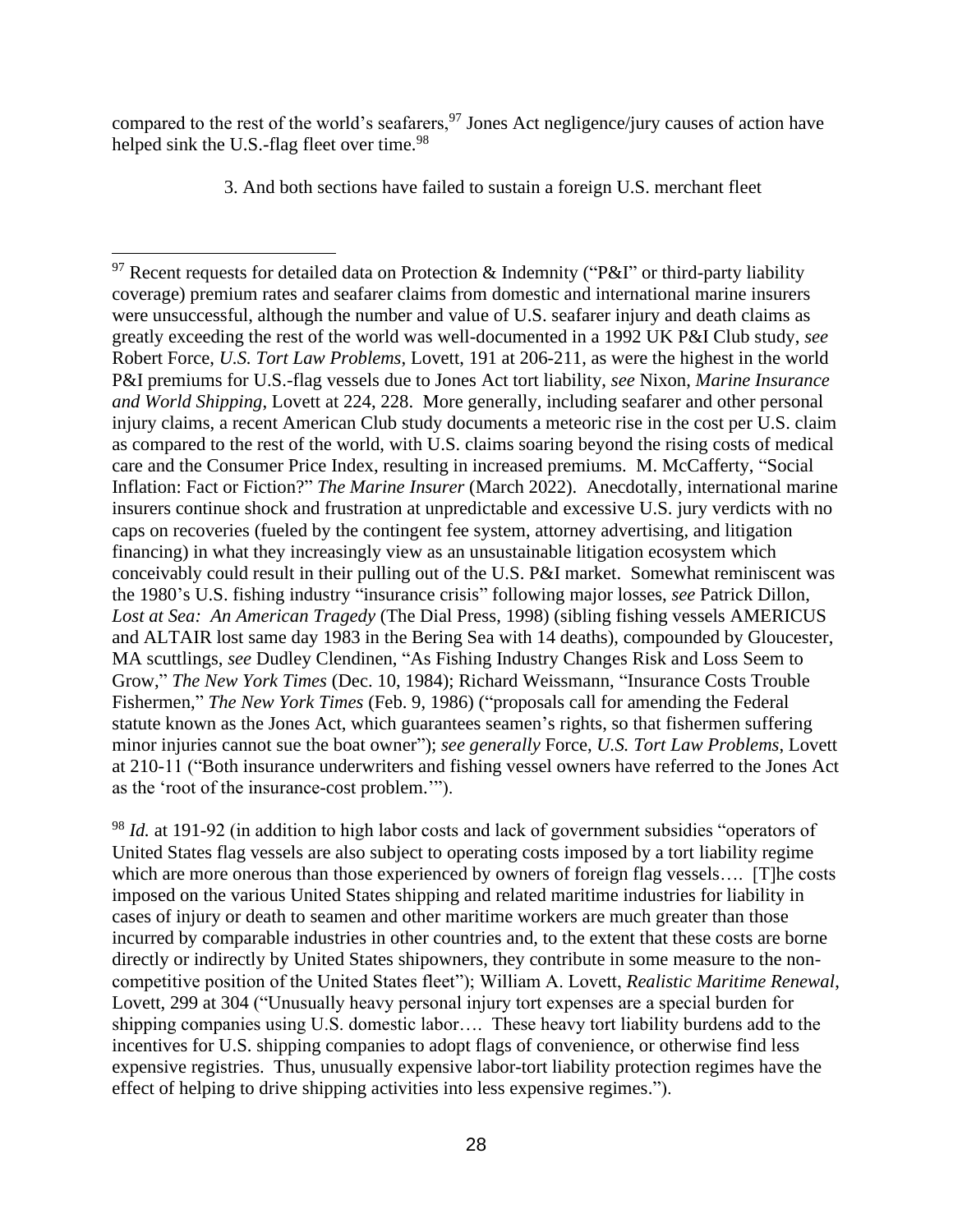This destructive feedback cycle yields a third, ancillary, but very close to home negative impact for Institute registrants: While defining the ever-narrowing contours of U.S. domestic maritime law practice over the last century, the Jones Act in the long-term has decreased the amount of work for admiralty and maritime lawyers specializing in marine casualties and regulatory compliance. As U.S.-flag tonnage has declined, so has the volume of legal matters involving vessels.

While no tears will be shed over fewer lawyers, in our field that is a function of a fourth very clear failing of the Merchant Marine Act of 1920's stated policy, as now codified under 46 U.S.C. § 50101(b) to "encourage" a U.S. merchant marine "sufficient to carry…a substantial part of the waterborne export and import foreign commerce of the United States."<sup>99</sup>

Jones Act § 27 and § 33 may have made sense in the 1920 world but as to U.S.-flag foreign trade, after 100 years, their time is past. As reported by MARAD in 2020, "**just 1.5 percent of U.S. waterborne imports and exports by tonnage move on oceangoing commercial vessels registered under the flag of the United States.**"<sup>100</sup> This puts the U.S. in a similar predicament as before World War I with virtually no U.S.-flag vessels to carry our foreign export cargo, total reliance for our overseas supply chain on foreign-flag vessels who could abandon us overnight, and a shortage of U.S.-flag merchant vessels available to sustain our military during times of conflict. $101$ 

This graph reflects that the number of U.S.-flag oceangoing merchant vessels<sup>102</sup> declined 94% from 2,926 in 1960 to 169 in 2016 while the world-wide fleet increased 141% from 17,317

<sup>&</sup>lt;sup>99</sup> As recently widely reported, our import and export trade has been so outsourced to foreignflag ships that the Department of Justice and Federal Maritime Commission are investigating antitrust violations by foreign ocean carriers allegedly charging exorbitant freight rates contributing to inflation with Congress working on an Ocean Shipping Reform Act to deal with problems including export and import supply chain delays. *See, e.g*., [https://www.maritime](https://www.maritime-executive.com/article/biden-expands-antitrust-enforcement-and-calls-for-shipping-act-reform)[executive.com/article/biden-expands-antitrust-enforcement-and-calls-for-shipping-act-reform](https://www.maritime-executive.com/article/biden-expands-antitrust-enforcement-and-calls-for-shipping-act-reform) (Feb. 28, 2022).

<sup>100</sup> DOT, *Maritime Goals* at 8 (emphasis added).

 $101$  Greenwood & Miletello ("our reliance on foreign vessels for critical trade is a national security risk both in terms of our inability to engage in sustained conflict abroad should that become necessary, but also in terms of supply chain vulnerabilities that will continue to plague us at home.")

 $102$  Includes not just Jones Act 1,000 gross ton coastwise vessels but also private sector international cargo preference vessels which carry government military and food aid on U.S. owned and -crewed U.S.-flag vessels which need not be U.S.-built. *See* Frittelli at 5 n.26; John Frittelli, *Cargo Preferences for U.S.-Flag Shipping,* Cong. Research Serv., R44254 (Oct. 29, 2015).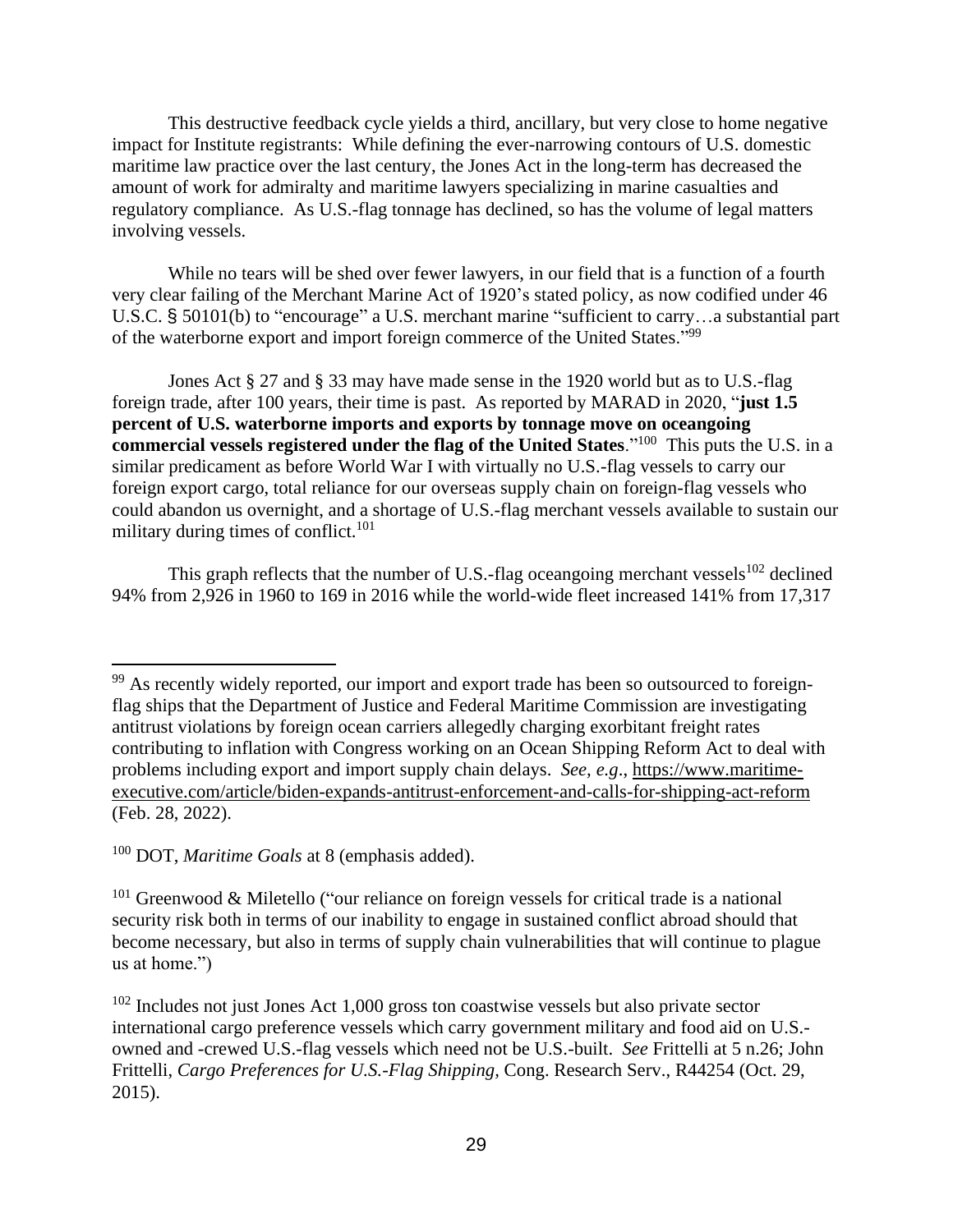to 41,674 over the same time. "As a result, the U.S. share of the worldwide fleet of ships decreased from 16.9% in 1960 to only 0.4% in 2016":<sup>103</sup>



Notes: Number of oceangoing self-propelled cargo-carrying vessels (of 1,000 gross tons and above). Data from Table 1-24, Bureau of Transportation Statistics

Simply put, who wants to invest in a maritime venture using domestic shipyards with construction costs on the order of 4 to 5 times higher than foreign yards,  $104$  operating costs for U.S. ships at least 2.7 times higher than foreign-flag ships,<sup>105</sup> including hard to predict jury verdicts and the steep insurance premiums that go with that?

<sup>103</sup> William W. Olney, *Cabotage Sabotage? The Curious Case of the Jones Act* at 10 [https://web.williams.edu/Economics/wp/Olney\\_JonesAct.pdf](https://web.williams.edu/Economics/wp/Olney_JonesAct.pdf) (2020)) [hereafter Olney].

 $104$  Frittelli at 4; Olney at 2-3 (with U.S. shipyard construction costs now 4-5 times higher than Asia, number of large U.S. merchant ships has declined, and requirement that domestic shipping occur on Jones Act ships is more onerous and expensive); DOT, *Maritime Goals* at 10 ("large U.S. shipyards and their skilled labor forces for building large commercial vessels have atrophied due to low-cost, highly-subsidized international shipbuilding competition, and other factors resulting in shipyard closures and reductions in the U.S. vendor base"); Gibson & Donovan at 298 (low productivity prices most U.S. shipbuilders and maritime unions out of the commercial market).

<sup>105</sup> Frittelli at 4; *see* Olney at 7 ("higher fixed and variable costs can lead to higher domestic shipping rates and to a lack of available JA-eligible vessels, both of which may limit domestic water trade"); Gibson & Donovan at 293 (operating costs of U.S.-flag merchant vessels greatly exceed foreign-flag and "can only compete with the aid of government subsidy, cargo preference, or some other form of protection"); William E. Thoms, *Labor Relations and the U.S. Merchant Marine,* Lovett, 153 at 153 ("the Jones Act…means that relatively high U.S. labor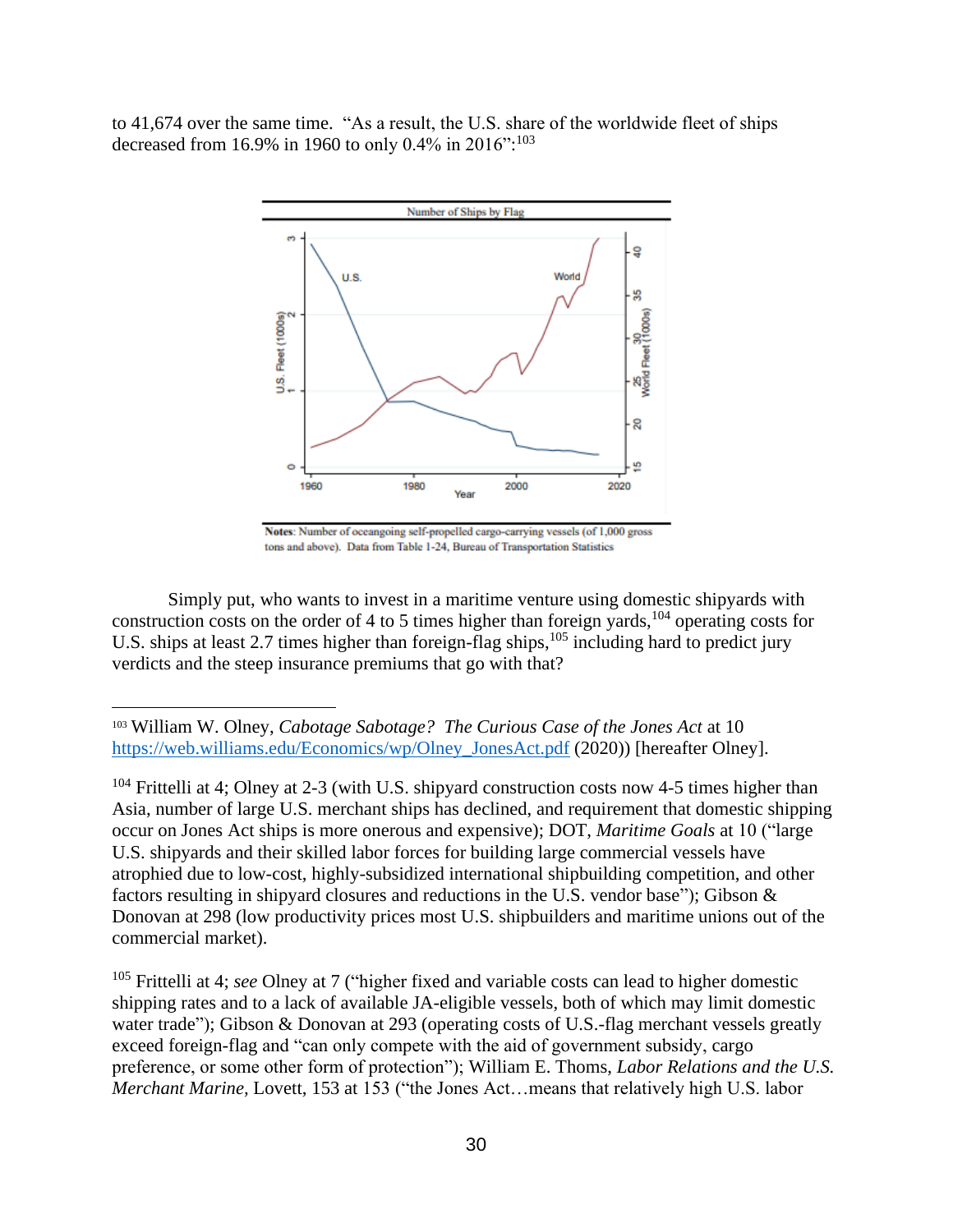The answer is only those who can take advantage of niche Jones Act markets which lack alternate routes and strong competition, whether because foreign vessels are excluded or domestic railroad, interstate highway, or pipeline options are not viable.

# *B. Jones Act Beneficiaries*

There are indeed key segments of the U.S. maritime industry that have been buoyed, quite nicely, by Jones Act cabotage protections and admirably serve our nation's needs. These segments manage to fill that space capably and profitably despite high domestic vessel construction costs, high operating costs, and high insurance costs because only Jones Act-built, -owned, and -crewed vessels can serve that domestic market and cheaper alternatives are lacking.

Later sessions of the Institute will address these domestic maritime industry segments in more depth but below is a quick listing.

# 1. Routes to the Overseas U.S.

U.S. places far from the lower 48 states, which get most of their things from the lower 48, are served by Jones Act vessels. That means Alaska, Hawaii, and Puerto Rico.<sup>106</sup> There are maritime services to and from each, all by Jones Act-qualified vessels, for instance, Crowley, 107 TOTE,<sup>108</sup> and Matson,<sup>109</sup> as well as Polar Tankers carrying crude from Valdez to the West Coast.<sup>110</sup>

2. Coastal and inland towing, etc.

From gravel barges made up on the starboard side of a tug to pushboats with long flotillas of soybean barges ahead on the Mississippi River to articulated tug-barges with gasoline for New England, there are almost 40,000 tugs and barges serving coastal and inland waterways. These are all Jones Act vessels and constitute an important domestic maritime industry segment that

costs force most U.S. owned ships in ocean commerce to fly a flag of convenience and use non-U.S. seamen to man its ships, except for heavily subsidized U.S. shipping, or U.S. cabotage shipping where foreign flag shipping is not allowed").

<sup>106</sup> Hurricanes and other calamities can trigger Jones Act waivers for foreign-flag vessels. *See* Frittelli at 12.

<sup>107</sup> <https://www.crowley.com/wp-content/uploads/sites/7/2021/10/Puerto-Rico-Service-min.pdf>

<sup>108</sup> [https://www.totemaritime.com/alaska/home;](https://www.totemaritime.com/alaska/home)<https://www.totemaritime.com/puerto-rico/home>

<sup>109</sup> <https://www.matson.com/matnav/services/hawaii.html>

<sup>110</sup> <https://polartankers.conocophillips.com/>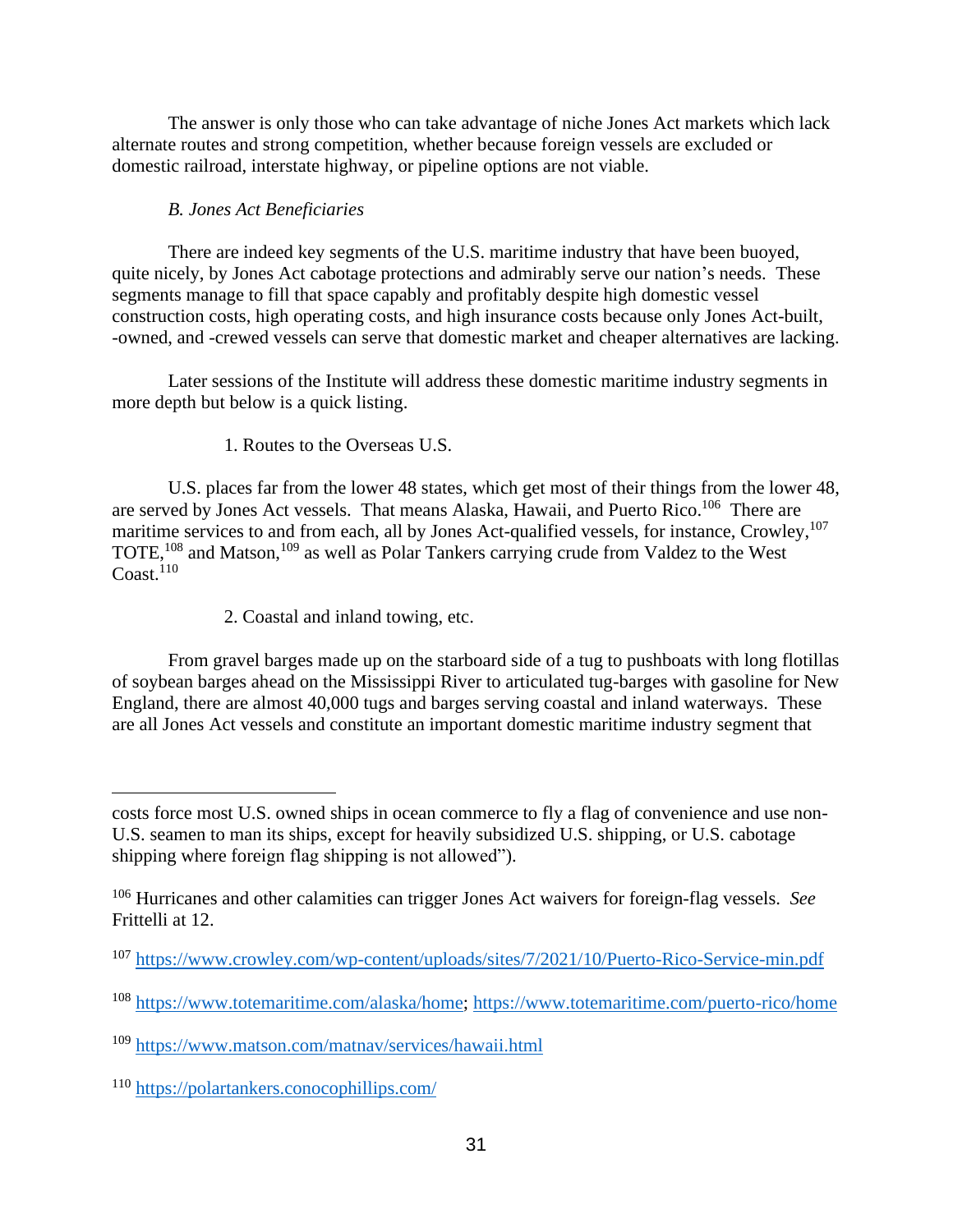staunchly defends it.<sup>111</sup> Interlakes Steamship Co. serving the Great Lakes<sup>112</sup> and America's Marine Highway<sup>113</sup> are further examples of this segment.

While few of these vessels would be able to contribute directly to national security needs by supplying overseas military operations, there are homeland security benefits in excluding their routes, many deep into the heartland, from foreign vessels and crews. Furthermore, catastrophe response such as the 9/11 evacuation of Downtown Manhattan will always stand out as a feather in the cap of our nimble coastwise and inland fleet.

# 3. Offshore oil and gas

A boom or bust market, dedicated vessels serve offshore oil rigs primarily in the Gulf of Mexico but also other locales in the U.S. Exclusive Economic Zone. In a strong oil market about 1,800 Jones Act offshore supply vessels $^{114}$  are involved in the exploration, development, and production needs in these offshore U.S. waters. But sharp declines in demand due to international volatilities, onshore fracking, and alternate energy developments can result in dramatic reductions and lay-ups of support vessels until another upturn. 115

# 4. Offshore wind arises as a Jones Act industry, with a *Knickerbocker* caution

Clearly offshore wind ("OSW") is big money. Vineyard Wind has secured \$2.3 billion financing to start wind farm construction south of Martha's Vineyard, MA and plans to deliver power to the grid in 2023.<sup>116</sup> Six tracts in the New York Bight recently drew winning bids totaling more than \$4.37 billion for wind farm development, "the nation's highest-grossing competitive offshore energy lease sale in history, including oil and gas lease sales."<sup>117</sup> This whole area, roughly along the Nantucket to Ambrose Traffic Lanes, has been called the "Saudi

<sup>113</sup> D. Farrell, *America's Marine Highway a/k/a Short Sea Shipping: A Win-Win Proposition*, 5 Ben. Mar. Bul. 221 (2007).

<sup>114</sup> Frittelli at 10.

<sup>115</sup> *See, e.g.,* Breskin at 163.

<sup>111</sup> AWO, *supra* n.89.

<sup>&</sup>lt;sup>112</sup> "Interlake Steamship Launches First New Great Lakes Freighter Since The 1980s" <https://thumbwind.com/2021/10/31/new-great-lakes-freighter/> (Oct. 31, 2021).

<sup>116</sup> [https://www.vineyardwind.com/press-releases/2021/9/15/vineyard-wind-1-becomes-the-first](https://www.vineyardwind.com/press-releases/2021/9/15/vineyard-wind-1-becomes-the-first-commercial-scale-offshore-wind-farm-in-the-us-to-achieve-financial-close)[commercial-scale-offshore-wind-farm-in-the-us-to-achieve-financial-close](https://www.vineyardwind.com/press-releases/2021/9/15/vineyard-wind-1-becomes-the-first-commercial-scale-offshore-wind-farm-in-the-us-to-achieve-financial-close)

<sup>117</sup> [https://www.doi.gov/pressreleases/biden-harris-administration-sets-offshore-energy-records-](https://www.doi.gov/pressreleases/biden-harris-administration-sets-offshore-energy-records-437-billion-winning-bids-wind)[437-billion-winning-bids-wind](https://www.doi.gov/pressreleases/biden-harris-administration-sets-offshore-energy-records-437-billion-winning-bids-wind) (Feb. 25, 2022).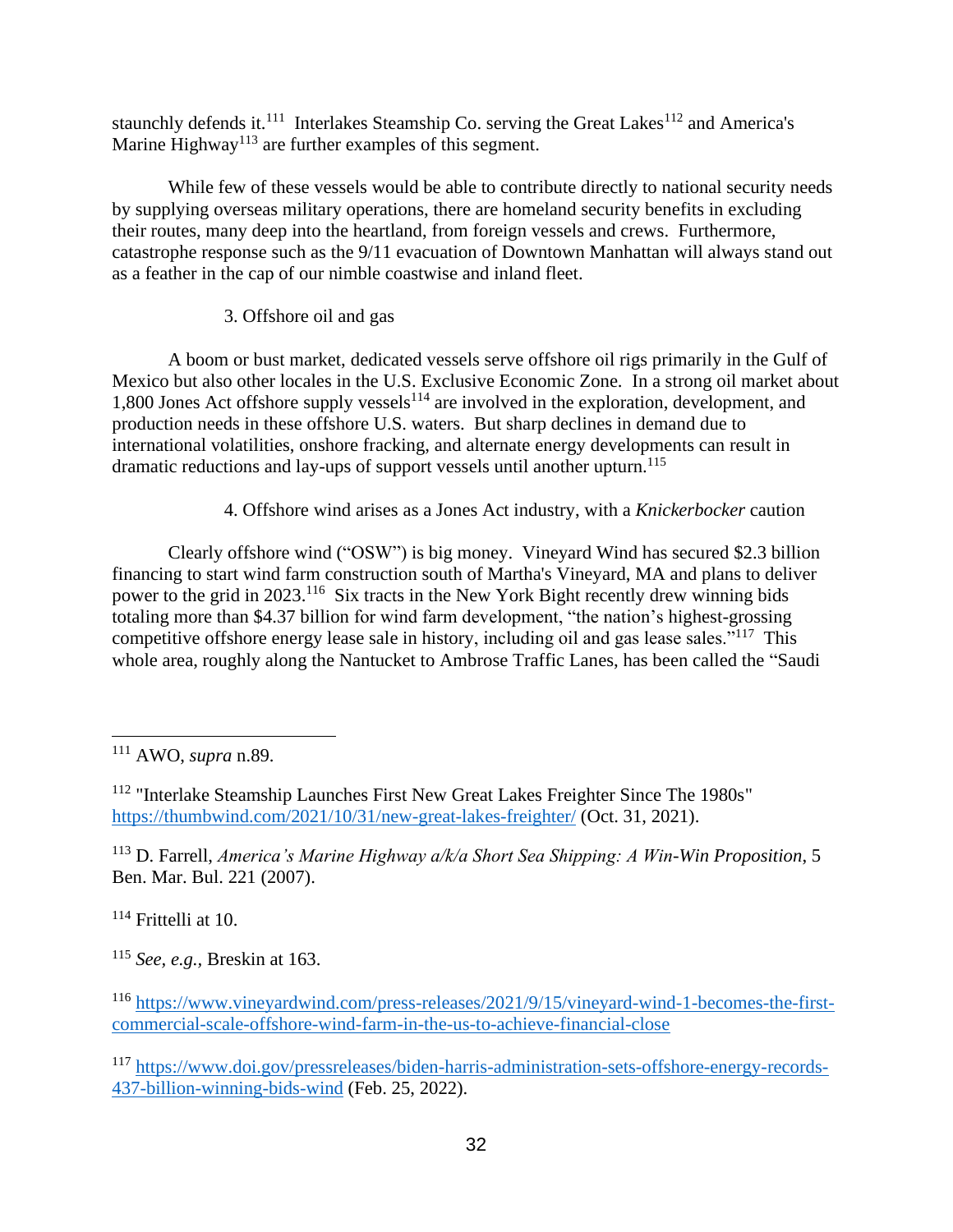Arabia of Wind" due to its fresh prevailing winds, relatively shallow continental shelf, and proximity to large urban populations.<sup>118</sup>

That both Jones Act 46 U.S.C. § 55102 cabotage protections and 46 U.S.C. § 30104 negligence/jury sections will apply to U.S.-built, -owned, and -crewed vessels involved in offshore wind was made clear with the January 1, 2021 Garamendi Amendment to the Outer Continental Shelf Lands Act of 1953 (OCSLA).<sup>119</sup> At this writing, though, while there is a dearth of U.S.-flag vessels capable of installing wind turbines, laying cable, and providing other highly specialized construction services, newbuilds and retrofits from U.S. shipyards, owned by U.S. citizens, and to be crewed by Jones Act seafarers will be on their way.<sup>120</sup>

There is one final point to be made here, and while it is not a Jones Act issue, it echoes *Knickerbocker*, the 1920 Supreme Court case that triggered the § 33 negligence/jury trial for seafarers.<sup>121</sup> Specifically, as currently provided by OCSLA, it is unlikely that LHWCA coverage will be available for offshore wind non-seafarer employees absent an additional amendment. OCSLA currently provides:

> (b) Longshore and Harbor Workers' Compensation Act applicable; definitions

> With respect to disability or death of an employee resulting from any injury occurring as the result of operations conducted on the outer Continental Shelf for the purpose of *exploring for, developing, removing, or transporting by pipeline the natural resources, or involving rights to the natural resources, of the subsoil and seabed of the outer Continental Shelf*, compensation shall be payable under the provisions of the Longshore and Harbor Workers' Compensation Act. For the purposes of the extension of the provisions of the Longshore and Harbor Workers' Compensation Act under this section-

 $120$  Paralleling Jones Act cabotage restrictions, the Passenger Vessel Services Act (46 U.S.C. § 55102), Towing Statute (*id*. § 55103), and Dredging Act (*id*. § 55109), altogether known as our Coastwise Laws, all have U.S.-built, -owned, and -crewed requirements bearing on OSW, with recently issued U.S. Customs and Border Patrol opinion letters on permissible and prohibited practices by foreign-flag vessels. *See* [https://rulings.cbp.gov,](https://rulings.cbp.gov/) *e.g.*, H300962 (scour protection) (Apr. 14, 2022); H311602 (undersea cable laying) (Mar. 25, 2022).

<sup>121</sup> III.C.6 and 7, *supra.*

<sup>118</sup> Houston Marine Energy & Insurance Conference (Sept. 20, 2021).

 $119$  43 U.S.C. § 1333(a)(1)(A)(iii) added the four highlighted words to the definition of an outer continental shelf "installation and other devices permanently or temporarily attached to the seabed, which may be erected thereon for the purpose of exploring for, developing, or producing resources, **including non-mineral energy resources;**" (*e.g.*, wind, tide, solar).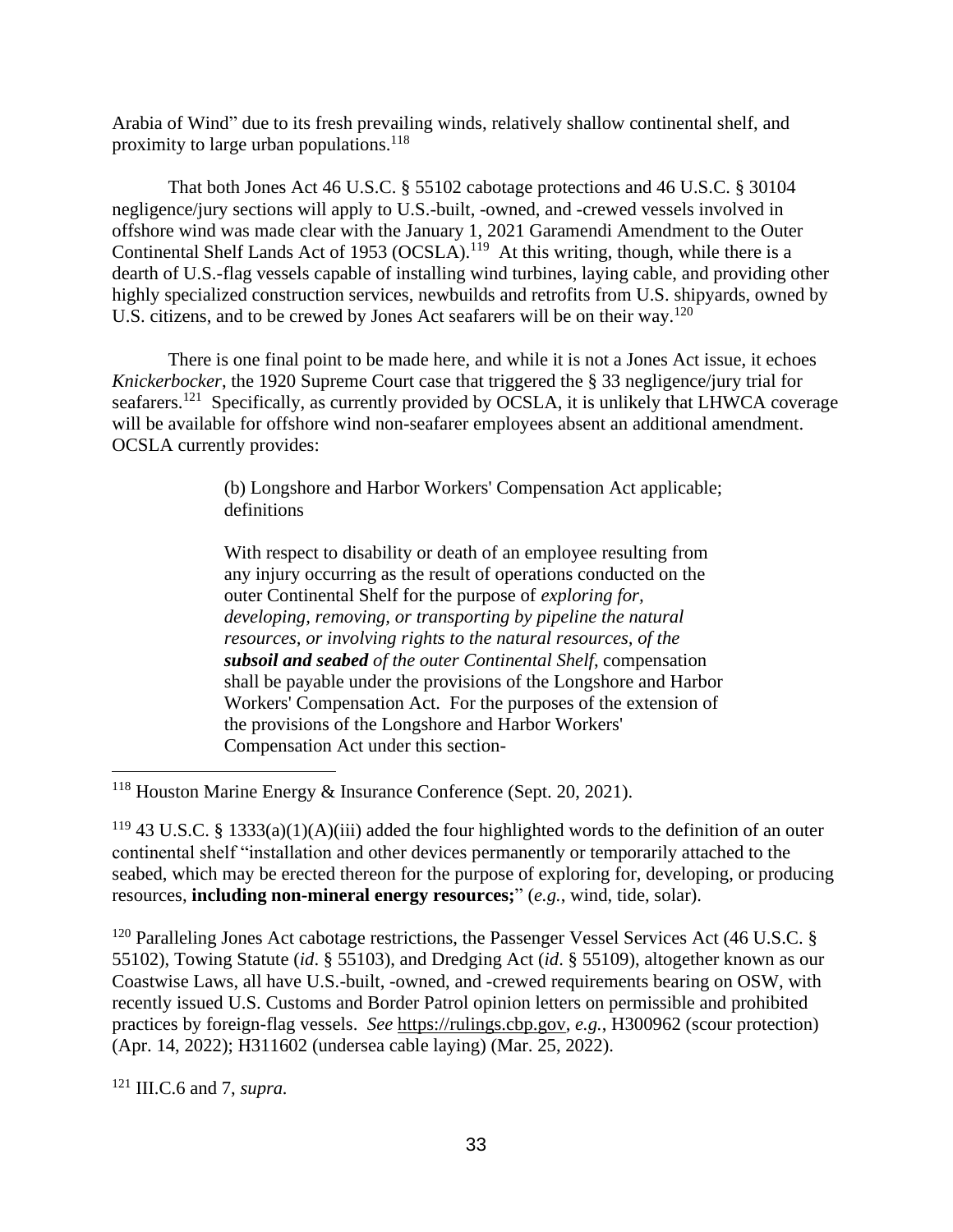(1) the term "employee" does not include a master or member of a crew of any vessel, or an officer or employee of the United States or any agency thereof or of any State or foreign government, or of any political subdivision thereof;

 (2) the term "employer" means an employer any of whose employees are employed in such operations; and

 (3) the term "United States" when used in a geographical sense includes the outer Continental Shelf and artificial islands and fixed structures thereon  $122$ 

Wind, and the spinning turbines catching it, of course, are above the ocean's water surface and not on the "subsoil and seabed" below it. So injured/deceased non-seafarer offshore wind employees would not get LHWCA remedies as OCLSA currently provides.

With that gap in LHWCA coverage, we are back full circle to a pre-*Knickerbocker* nonuniform application of multi-various state workers' compensation remedies for non-seafarer maritime employees engaged in offshore wind work. As we have seen, in filling the 1920 remedy hole Congress borrowed from FELA; as we have also seen, it would be a mistake for Congress to do that again or otherwise enable offshore wind non-seafarers to sue their employers.

As the U.S. offshore wind industry gets underway, Congress should either amend OCSLA, 43 U.S.C. § 1333(b), to include wind above the water (and solar and tidal power too - but not so broadly as to include sailboats) or perhaps enact a new workers' compensation scheme for non-seafarer maritime workers in the offshore renewable energy industry to achieve federal uniformity.

### V. CONCLUSION

Alarmingly, the United States finds itself in many ways as exposed as it was before World War I and the resulting Merchant Marine Act of 1920's efforts to encourage a U.S. commercial fleet capable of serving our international trade and national security needs. Ironically, the Jones Act's strictest in the world cabotage and most generous in the world negligence/jury provisions have contributed to this failure.

Any Congressional resolution involving amendments to 46 U.S.C. § 55102 cabotage or 46 U.S.C. § 30104 negligence/jury provisions seem unlikely, however. They are entrenched statutes with "special interest" support from important segments of the U.S. domestic maritime industry which successfully serve the transportation routes of niche markets with the support of the U.S. seafarers they employ.

<sup>122</sup> 43 U.S.C. § 1333(b) (italics and emphasis added).